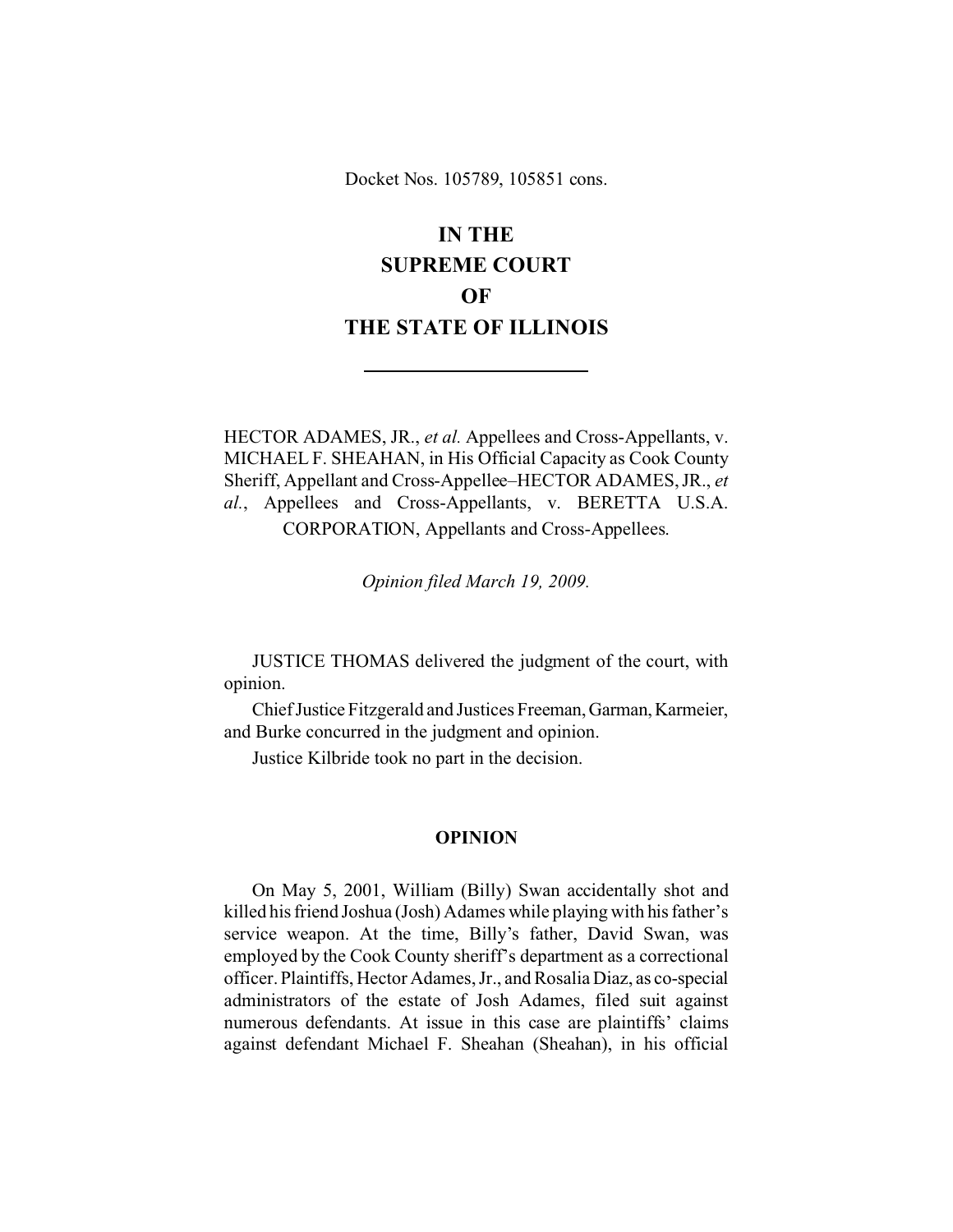capacity as Cook County sheriff, and defendant Beretta U.S.A. Corporation (Beretta).

Following discovery, the trial court granted summary judgment in favor of defendants Sheahan and Beretta on their respective motions for summary judgment. The appellate court affirmed in part and reversed in part, and remanded the cause. 378 Ill. App. 3d 502. Both Sheahan and Beretta filed petitions for leave to appeal. 210 Ill. 2d R. 315(a). This court allowed both petitions and consolidated the cases. Plaintiffs also have filed a cross-appeal. 155 Ill. 2d R. 318.

#### BACKGROUND

Numerous depositions were taken during discovery in this case. The evidence from those depositions will be summarized here as necessary to our disposition of the case.

#### Billy Swan's Testimony

On the morning of May 5, 2001, Billy Swan, who then was 13 years old, was home alone. Billy's mother was at work and his father, David, had taken Billy's brother to a movie. Billy called his friend Josh Adames and invited him over to play. Billy then went to his parents' bedroom to watch for Josh through the bedroom window. Billy knew that both going into his parents' bedroom and inviting friends over when no one else was home were against house rules.

While in his parents' bedroom, Billy noticed that the closet door was partially open. He saw a box on the top shelf of the closet, so he took the box down to see what was inside. Billy opened the box, which he said was unlocked, and saw three guns. One of the guns was a Beretta 92FS handgun, the gun at issue in this case. Billy had never seen his father carry a gun or clean a gun in the house, although he thought that his father might have a gun. Billy had never handled a gun before.

Billy picked up each gun and examined it. Billy said that the magazine or clip was in the Beretta. When Billy picked up the Beretta, he pushed a button that released the magazine. Billy could see the bullets in the magazine. Billy then put the magazine back in the Beretta. Billy moved the slide at the top of the gun and a bullet popped out. Billy again removed the magazine and put the bullet back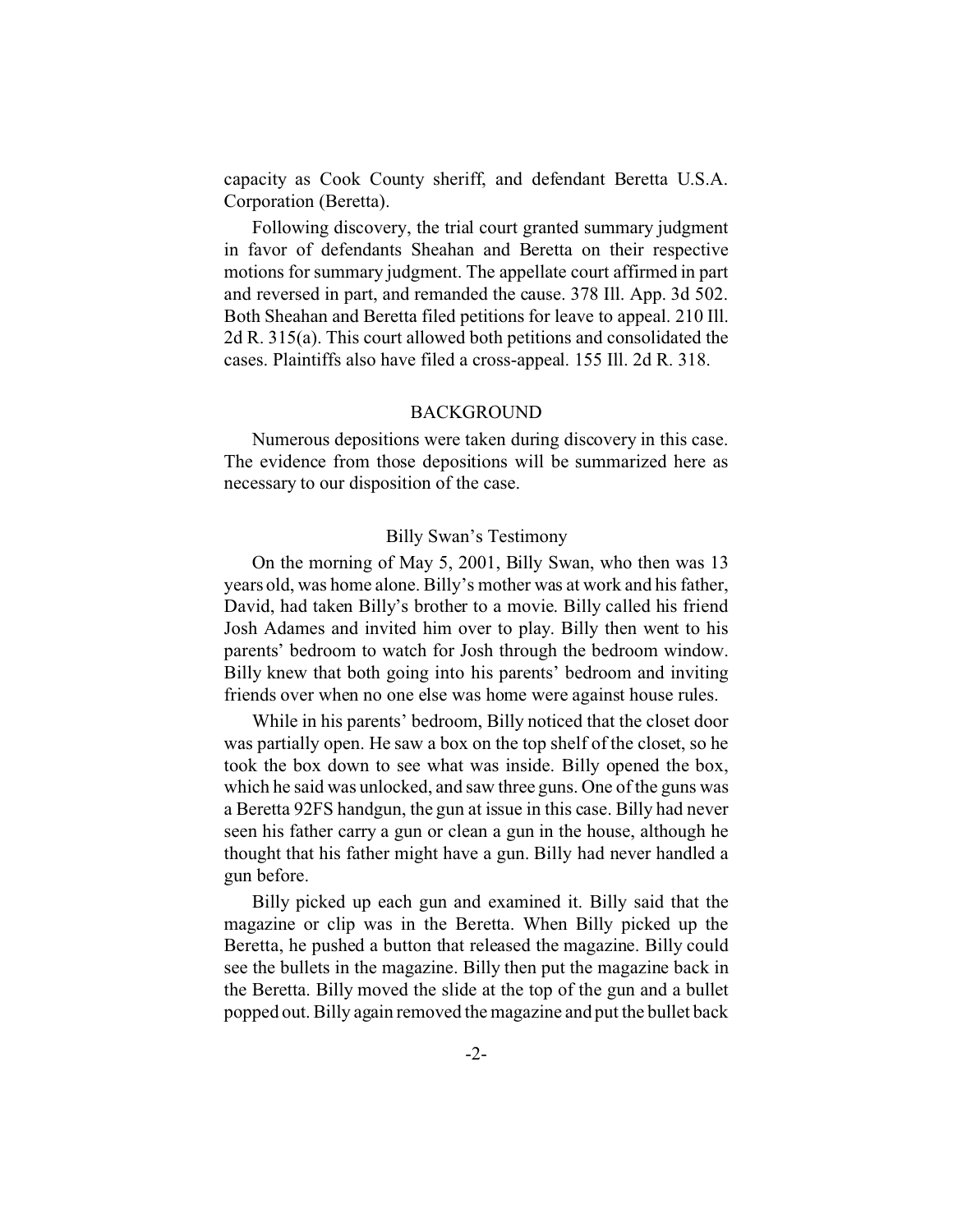in the magazine. Billy repeatedly removed and replaced the bullets and magazine from the gun. Billy knew that the Beretta was loaded when the magazine was in the gun, but thought it was unloaded when the magazine was taken out. He thought that the bullet came out of the top of the magazine when the handgun was fired, and did not know that a bullet remained in the chamber. Billy did not read the instruction manual for the Beretta.

After playing with the guns for several minutes, Billy saw his friend Michael riding his bike outside. Billy put the three guns in his pockets and went downstairs and opened the front door. Billy invited Michael in and showed him the guns. Billy jokingly told Michael that he was feeling "trigger happy" and that he was going to shoot Josh. Billy left the guns on the couch while he and Michael went in another room to play on the computer. Approximately 10 minutes later, Josh came over. Billy showed Josh the guns and the boys began playing around. While Billy was holding the Beretta, Josh tried to reach for it to take it out of Billy's hand. Billy pushed the button on the Beretta, took the magazine out and put it in his pocket. At this point, Josh was by the front door. Billy pretended that he was firing the gun, then pulled the trigger, discharging the gun. The gunshotwas loud, causing Billy's ears to ring. Billy was afraid he would be in trouble if the neighbors heard the noise, so he ran upstairs and put the guns away.

When Billy came back downstairs, he saw Josh sitting against the door holding his stomach. Josh told Billy that he had been shot. Billy first thought that Josh was kidding, but when he moved Josh's hand, he saw a hole. Billy called 911 and told the dispatcher that he had found a gun and accidentally shot his friend while playing. Billy testified that he knew he was handling a real firearm and real ammunition when he shot Josh. Michael left as soon as the shooting happened.

Billy was found delinquent in juvenile court proceedings for the shooting and was placed on probation. The delinquency determination was based on a finding that Billy committed involuntary manslaughter (720 ILCS 5/9–3(a) (West 2000)), and reckless discharge of a firearm (720 ILCS 5/24–1.5(a) (West 2000)). The appellate court affirmed the delinquency finding. *In re W.S.*, No. 1–02–1170 (2003)(unpublished order under Supreme Court Rule 23).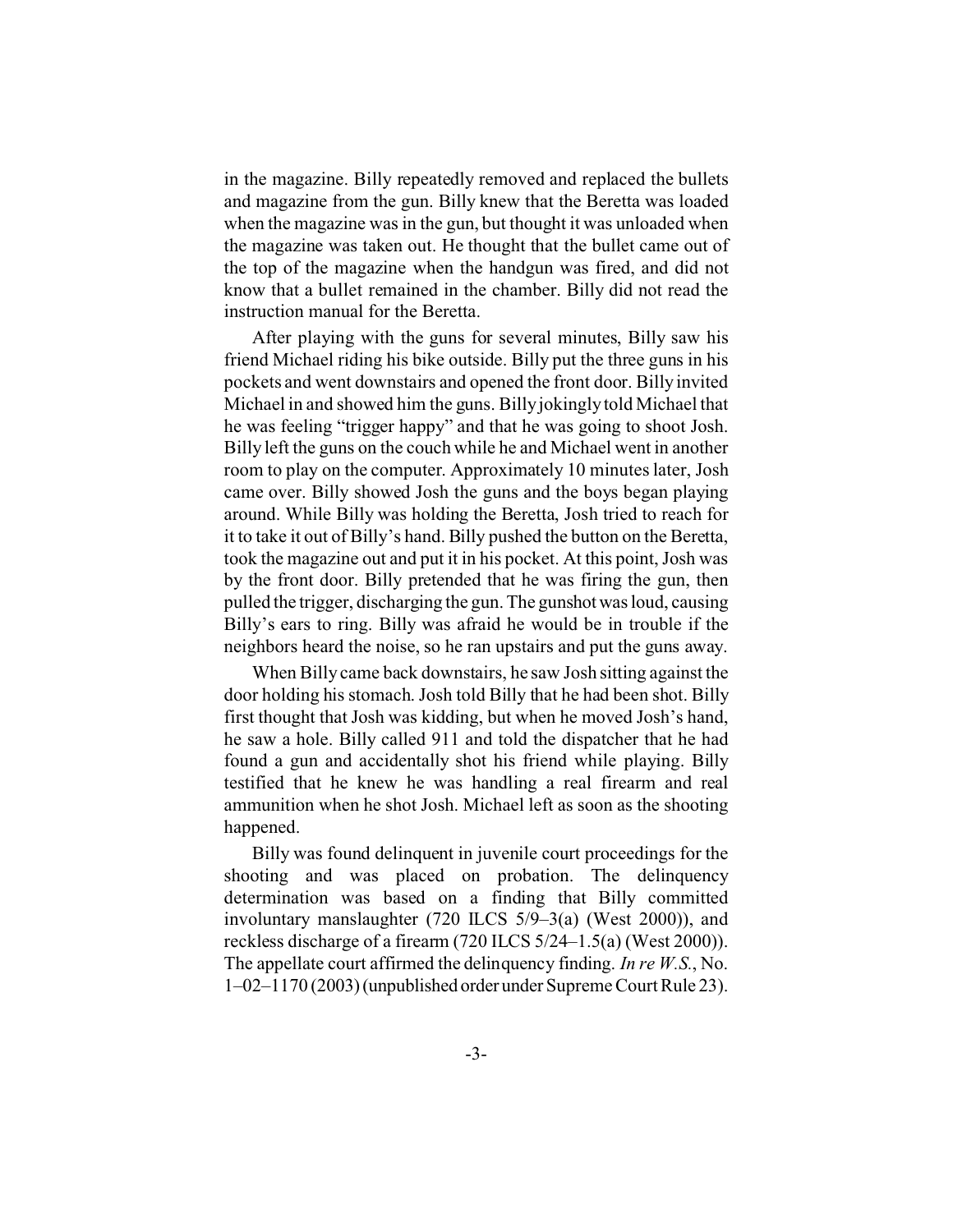#### David Swan's Testimony

David Swan graduated from the police academy in 1988 and was deputized with the Cook County sheriff around January 1988. From 1988 through 1997 or 1998, David worked corrections inside the Cook County jail, working a tier with approximately 48 to 60 inmates. David fed the inmates and did paper work and log books. David was promoted to a lieutenant in 1997 or 1998. As lieutenant, David's position was mainly administrative, doing paper work and scheduling and filling shifts. Until David was promoted to lieutenant, he carried a firearm to and from work most of the time, although he did not carry his gun while working on the jail tier. Rather, he would store his gun in the Division 5 Armory. He initially carried a Smith & Wesson .38 Special, but when he became certified in automatic weaponry, he began carrying the Beretta 92FS and kept the .38 Special as his personal weapon. David stopped carrying a weapon to work when he became a lieutenant. David testified that in 2001, he did not need a weapon in order to perform his job duties.

At the time of the shooting, David owned three firearms, the .38 Special, a .25 semiautomatic and the Beretta 92FS. The .25 semiautomatic was David's personal weapon and was never carried on the job. Although David no longer carried a gun once he was promoted to lieutenant, David kept his guns for his own protection and in case he was transferred to a different unit of the Cook County sheriff's office where he would again need a firearm. David's understanding was that, as a correctional officer, he was not required to respond to a crime by attempting to physically introduce himself into the crime or stop the crime. Rather, David understood that he was to call "911" to request a police response in the event he witnessed criminal activity.

On May 5, 2001, David took his younger son to the movies while his wife was at work. Billy did not want to go to the movie. David told Billy that no one was allowed in the house. Billy said that he was going to the park to play. David testified that prior to May 5, 2001, the last time he had seen his guns was in the summer of 2000, when he completed his annual certification at the Cook County sheriff's gun range. After qualifying with the weapons, David cleaned them and locked them in his lock box. David placed the lockbox with the guns in it on the top shelf of his bedroom closet. There were two keys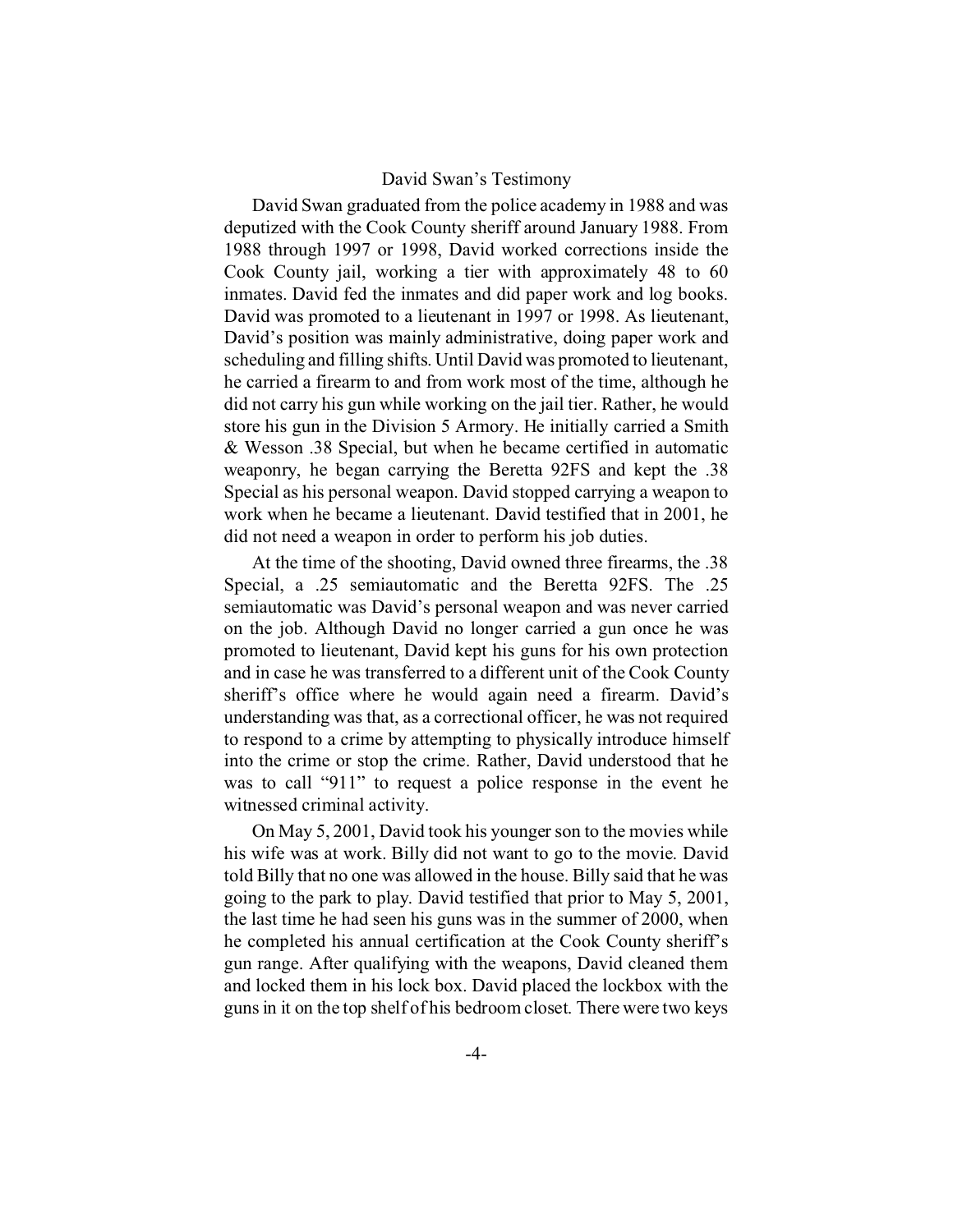to the lockbox. David kept one key on his key ring and one key in his top dresser drawer. David disagreed with Billy's testimony that the lockbox was not locked; however, for purposes of summary judgment, it was presumed that the lockbox was unlocked.

David understood that the sheriff's department required deputies to secure and store their weapons in either a locking box, like the one David used, or with a trigger lock. David testified that he stored the ammunition separately from the handgun, and stored the handgun without a bullet in its chamber, in accordance with department requirements. David was not aware that the Beretta would fire a bullet if the magazine was removed.

Following the shooting, Sheahan filed a complaint against David before the Cook County sheriff's merit board. The complaint alleged that each officer has a duty to safely store his weapon, that David did not do that, and that this failure allowed David's son to gain access to the weapon, which in turn resulted in Josh's death. The complaint noted that Sheahan's general order required the safe storage of weapons to avoid accidents. David's guns were taken from him by the police in the investigation and were never returned to him, although David was able to continue to work for the Cook County sheriff's office as a correctional officer after serving a suspension.

David also was charged pursuant to section 24–9 of the Criminal Code of 1961 (720 ILCS 5/24–9 (West 2000)), which prohibits improper storage of a firearm in a premise in which a minor under the age of 14 is likely to gain access to the firearm. David was found not guilty of the criminal charges.

# Sheahan's Office Rules and Policies

Sheahan's executive director and weapons training officers testified concerning Sheahan's orders and training instructions. Those orders and training instructions required all weapons to be locked up when stored at home. Weapons must be stored so they are inaccessible to children, and officers are taught to expect their children to look everywhere in their homes. At the time of Josh's shooting, Sheahan had a general order in place that mirrored or exceeded the requirements of section 24–9 of the Criminal Code of 1961 (720 ILCS 5/24–9 (West 2000)). The general order required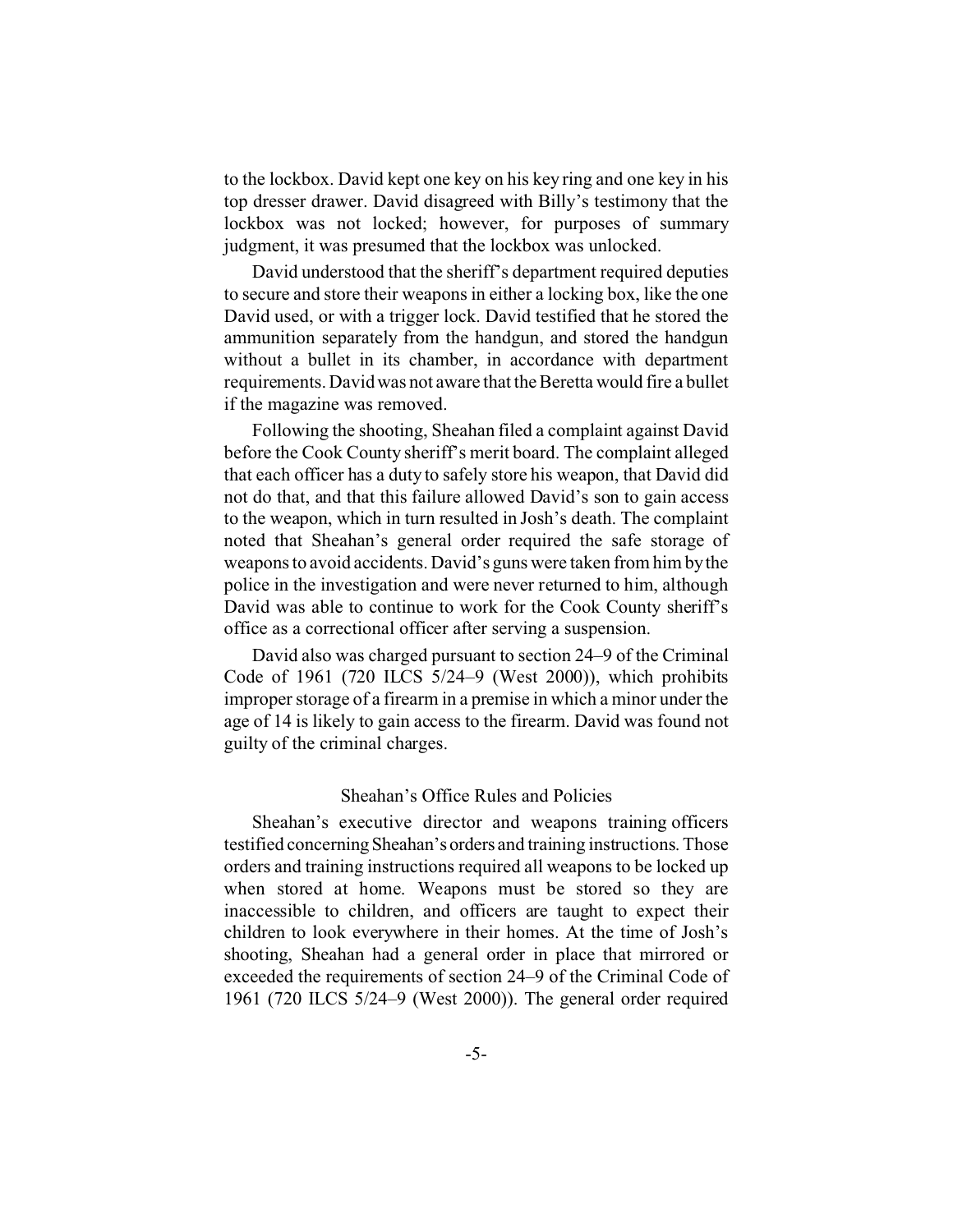officers to secure their duty weapons in a secured lock box container or other location that would prohibit access by unauthorized persons, and to store keys to such lock boxes in a separate secure location. Sheahan's training also included materials on educating family members, particularly children, about gun safety. Officers are required to qualify in firearms annually, even if they do not own a weapon. Recertification included a program on home firearm safety.

Gerald O'Sullivan, retired executive director of the Cook County sheriff office's training program, testified that Cook County Sheriff's Office correctional officers do not need a weapon to perform their duties. O'Sullivan said that only court deputies and sheriff's police officers need a weapon. The only authorized purpose for a correctional officer's duty firearm would be for external operations outside the jails. All sheriff's deputies receive training to use their firearms, but it is a police officer that responds to an emergency on the street. Cook County sheriff correctional officers are trained that unless someone's life is in danger, they are to call "911." Correctional officers never carry their duty weapons when they are at the jails, and do not have the responsibility to be ready to use their firearm to protect a person's life if it is in danger.

Similarly, Cook County sheriff's office retired Training Academy Chief Michael Ryan testified that correctional officers are not required to carry their weapons when they are off duty. Correctional officers are trained to call "911" and not to get involved in criminal situations, although Ryan testified that officers do have a duty to respond to forcible felonies occurring in their presence while off duty. In such a situation, a correction officer would be permitted to use his duty firearm. Ryan further testified that when a correctional officer is at home, he is not expected to respond to crimes and is not required to keep his weapon available to him at all times when he is off duty. In fact, correctional officers are not required to own weapons.

Leroy Marcianik, range master of the firearms training division of the Cook County sheriff's department, testified that all sworn officers in Sheahan's office are required to be recertified in firearms on an annual basis. The officers are required to have a firearm that they can use in their annual recertification process. The process of recertification includes instruction on shooting, as well as issues concerning the safe storage of duty firearms. Officers that carry their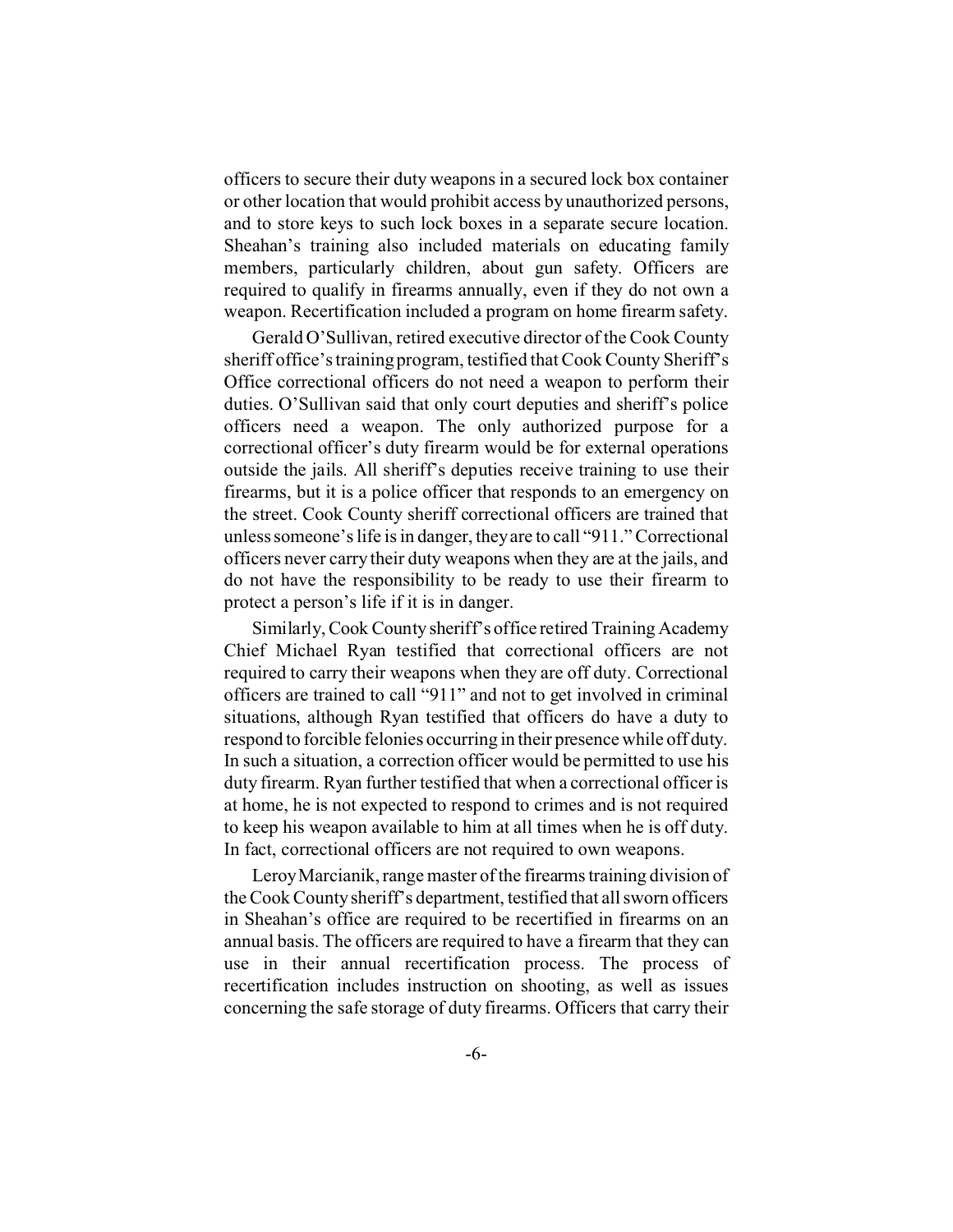firearms on a daily basis include the sheriff's police and some of the court services officers. Sheriff's correctional officers do not have to carry a weapon while on duty, nor do they have to carry a weapon when off duty.

### The Beretta 92FS

The Beretta 92FS is a semiautomatic nine-millimeter pistol. The instruction manual for the Beretta states that "[t]he Beretta 92FS semiautomatic pistol is primarily designed as a personal defense firearm for military and police use," and that "[i] has become the choice of military and police forces throughout the world." The manual lists the Beretta's safety features, including: an ambidextrous safety-decocking lever; a firing pin unit; a hammer drop catch; an automatic firing pin catch; a chamber-loaded indicator, and a slide overtravel stop. The manual repeatedly cautions users to keep fingers off the trigger until ready to fire and to make sure the muzzle is pointing in a safe direction. The manual also warns that to prevent accidents due to wrongful unloading practice, the user should remember to remove the magazine and clear the chamber.

# Expert Testimony

Plaintiffs presented experts in their case against Beretta to testify that the Beretta 92FS was unreasonably dangerous. Stanton Berg, a firearms consultant, testified that a magazine disconnect device would have prevented the shooting in this case. The magazine disconnect was invented in 1910 and disables a semiautomatic pistol from firing when the magazine is removed. Berg testified that Beretta produced and sold Beretta 92 Series handguns with a magazine disconnect for use by police departments such as the Royal Canadian Mounted Police, the United States Veterans Administration and the correctional department of New York City. Berg noted more than 300 other models of handguns that incorporate a magazine disconnect safety, and testified that, in his opinion, any handgun without a magazine disconnect is defective. In addition, Berg testified that, in the absence of a magazine disconnect, the Beretta required a good chamber-loaded indicator. Berg said that the chamber-loaded indicator on the Beretta 92FS was not sufficient to warn a user that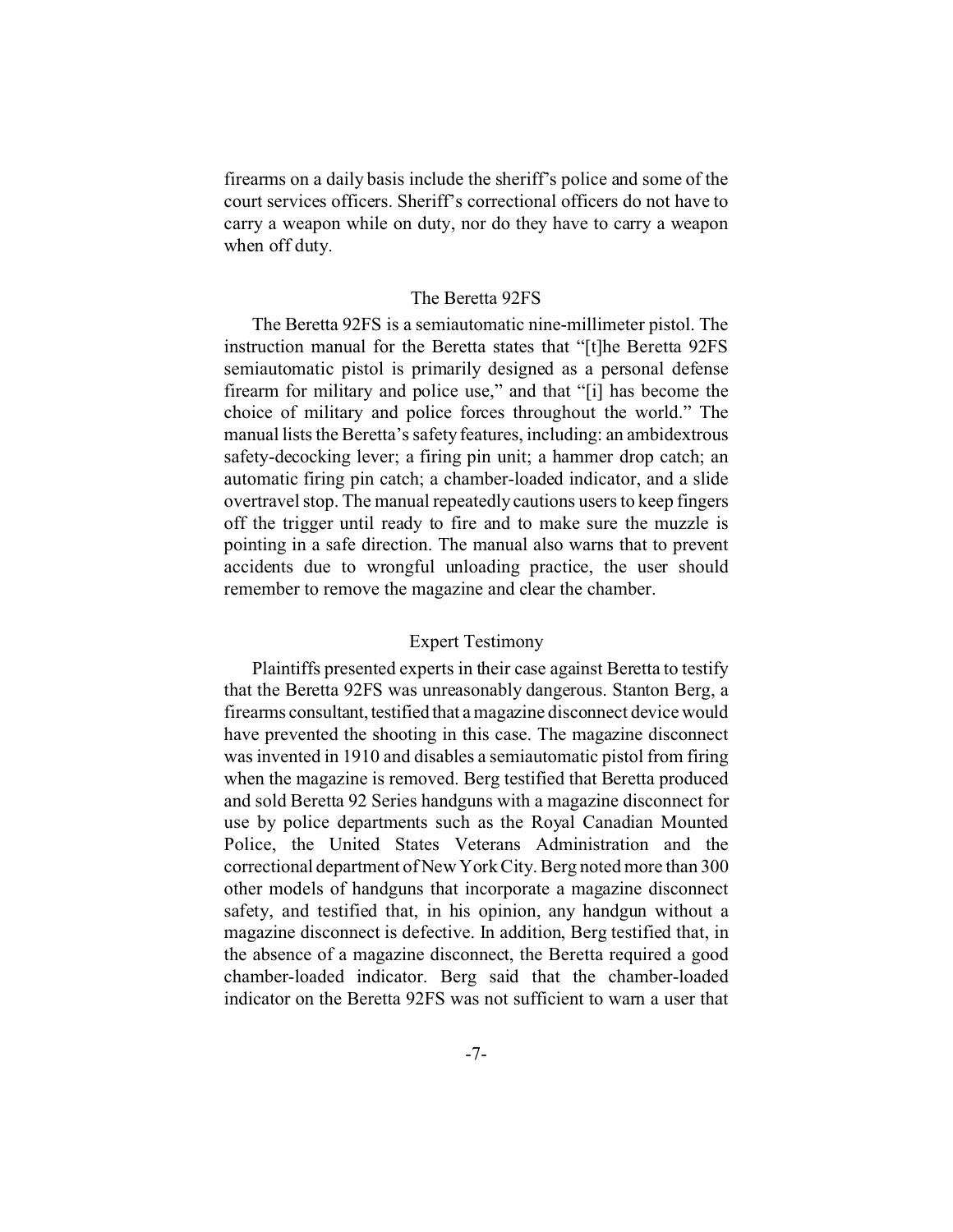the chamber had a bullet in it because the user could hardly see the indicator. Berg also believed that the Beretta required a warning on the weapon stating that it was capable of being fired with the magazine removed.

Wallace Collins, a firearms and ammunition design and safety expert, also testified on behalf of plaintiffs that the Beretta was unnecessarily dangerous. Collins stated that the Beretta required a magazine disconnect safety; a warning that the gun would fire when the magazine was removed; a marking to make plain what the chamber-loaded indicator means; a chamber-loaded indicator in an optimum position; and a key lock. Collins testified that the chamberloaded indicator on the Beretta was not well designed. Collins said that the safety features required were readily available, inexpensive, and commercially feasible.

Professor Stephen Teret testified on behalf of plaintiffs as an expert in injury epidemiology. Teret was a professor of epidemiology for the School of Public Health at Johns Hopkins University. Teret testified concerning a survey designed by the Johns Hopkins Center for Gun Policy and Research, reported in the Journal of Public Health Policy. The survey asked respondents whether they thought that a pistol can be shot when the magazine is removed. Out of 1,200 respondents, 65% said that the pistol could be fired if the magazine was removed, 20.3% thought that a pistol could not be discharged after the magazine was removed, 14.5% did not know, and 0.2% refused to answer. Of those that answered either that the pistol could not be discharged after the magazine was removed or that they did not know, 28% lived in a gun-owning household. Teret testified that the absence of a magazine disconnect caused Josh's shooting. Teret further testified that the chamber-loaded warning on the Beretta was not effective. Teret's opinion was that the chamber-loaded warning did not convey that the handgun was loaded.

Beretta's witnesses testified that Beretta has manufactured handguns with magazine disconnects, which adds at most \$10 to the \$500 price of the gun. Beretta's witnesses agreed that the shooting in this case would not have happened if a magazine disconnect safety had been installed on the gun. Beretta did not include a magazine disconnect safety feature on the Beretta 92FS because there was no market demand for that feature. Beretta's witnesses also testified that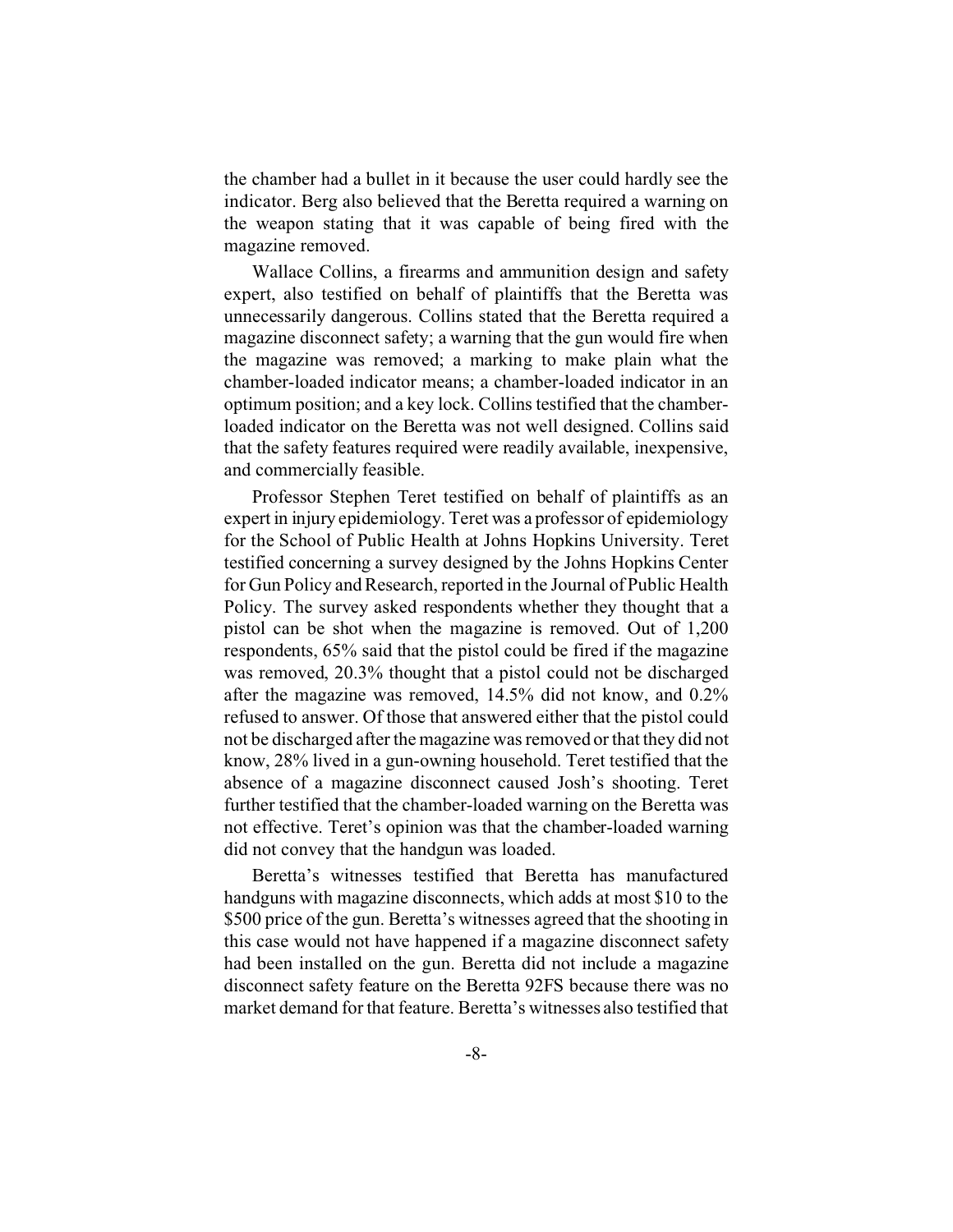for the past 20 years, the vast majority of law enforcement agencies have consistently expressed a preference for no magazine disconnect safety or internal locking device. Law enforcement officers and agencies do not want weapons that may become inoperable by an inadvertent release of the magazine, which could possibly jeopardize the safety of officers and the public.

## The Complaint and Summary Judgment

With regard to Sheahan, plaintiffs' third amended complaint contained a wrongful-death claim and a survival claim. Plaintiffs alleged that Sheahan assumed and exercised control over David Swan as Sheehan's employee and servant with regard to the safe and secure handling and storage of David's duty firearm and ammunition. Plaintiffs alleged, *inter alia*, that David Swan negligently stored his firearm, as well as his ammunition, in a manner that allowed his 13 year-old son to gain access to it; negligently failed to store his firearm in a separate location from the ammunition; negligently failed to childproof the firearm by securing it with a locking device; negligently failed to lock the container in which he stored his firearms; and negligently provided insufficient, as well as inappropriate, firearm instruction to Billy.

Plaintiffs alleged that, as a result of one or more of David's negligent acts, Billy accessed David's firearm and bullets, and used the firearm to shoot and kill Josh. In addition, the wrongful death of Josh was proximately caused by David's negligence in the course of his employment as a deputy Cook County sheriff, while motivated to serve Sheahan's interests and the terms of David's employment. Plaintiffs asserted that Sheahan was vicariously liable for David's negligent acts and/or omissions in the scope of his employment as an officer of the Cook County sheriff's office, both at common law and pursuant to statute.

Sheahan moved for summary judgment on the ground that the shooting did not occur within the course and scope of David's employment as a Department of Corrections officer, that Sheahan owed no duty to Josh, and that the storage of the gun was at most a condition and not the cause of the shooting. In the alternative, Sheahan argued that if the court determined that David's storage of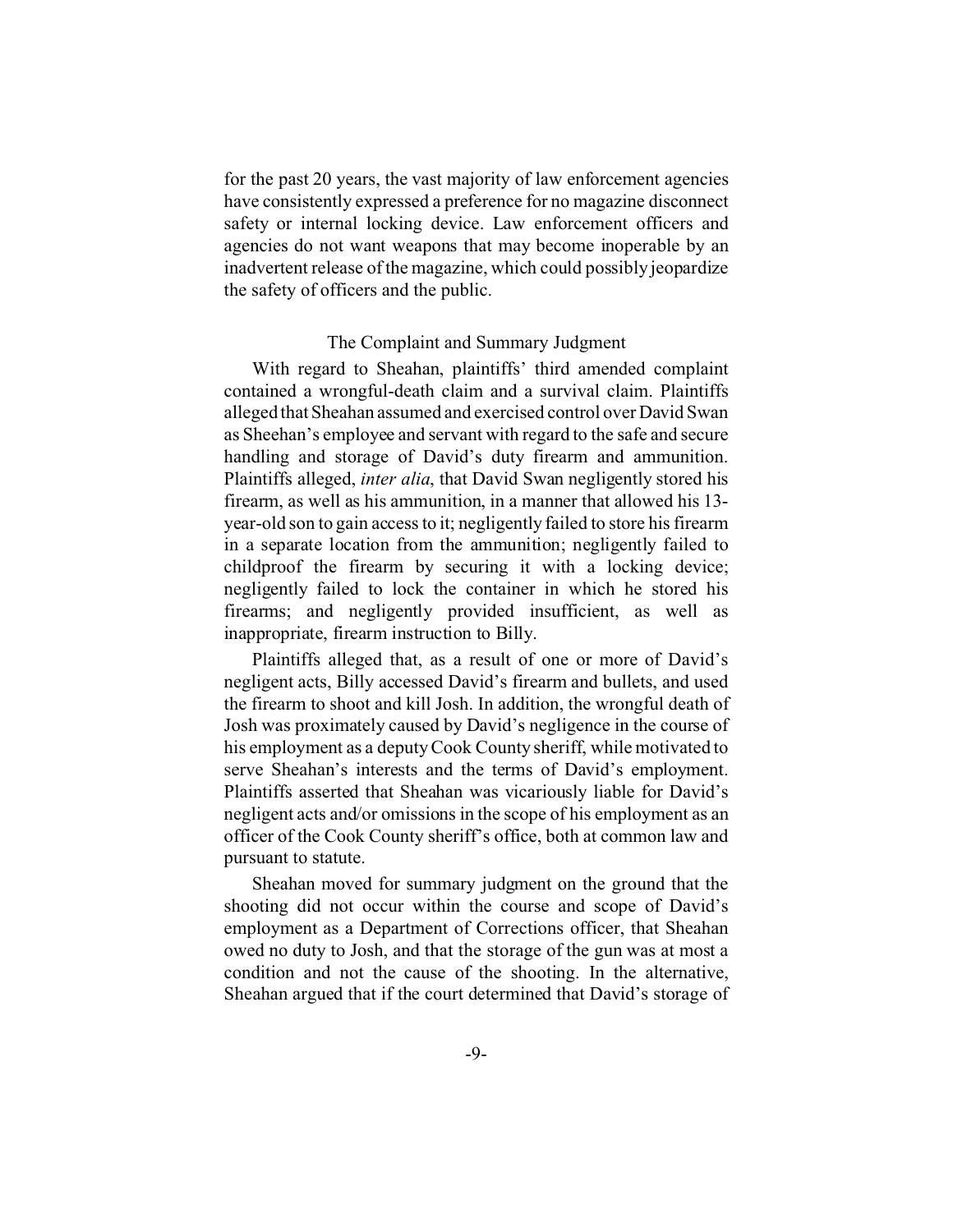the gun was within the course and scope of David's employment, Sheahan was immune from suit pursuant to sections 2–109, 2–201, and 2–204 of the Local Governmental and Governmental Employees Tort Immunity Act (745 ILCS 10/2–109, 2–201, 2–204 (West 2000)).

In addressing Sheahan's motion for summary judgment, the trial court held that Sheahan's arguments concerning weapon storage and scope of employment presented questions of fact sufficient to preclude summary judgment. However, the trial court found that the issue of whether Sheahan owed a duty to protect Josh from the criminal acts of Billy was dispositive. The trial court noted that Billy had been convicted of involuntary manslaughter and reckless discharge of a firearm, and had been adjudicated a delinquent minor. Citing *Estate of Johnson v. Condell Memorial Hospital*, 119 Ill. 2d 496 (1988), the trial court noted that Illinois law does not impose a duty to protect another from a criminal attack by a third person unless the criminal attack is reasonably foreseeable and the parties have a special relationship. The trial court held that Sheahan and Josh had no special relationship that would impose a duty on Sheahan to protect Josh from Billy's criminal act. The trial court further held that even if Sheahan, through his agent David Swan, owed a duty to Josh, there was no proximate cause because the cause of harm to Josh was not reasonably foreseeable. The trial court therefore entered summary judgment in favor of Sheahan.

With regard to Beretta, plaintiffs' third amended complaint contained claims for product liability design defect, negligent design, failure to warn, and breach of the implied warranty of merchantability. Specifically, plaintiffs alleged that the Beretta was inherently dangerous and defective because it did not incorporate safety features, including: a magazine disconnect safety that would prevent the gun from being fired if the magazine is removed; an effective chamber- loaded indicator to make users aware of when a bullet is loaded into the gun's chamber; and other safety devices such as a built-in lock, a child-resistant manual safety, a grip safety, and personalized gun technology that would have prevented unauthorized users, such as children, from firing the gun.

Plaintiffs also alleged that the gun was defective because it did not include adequate warnings concerning the foreseeable use of the gun by unauthorized persons, including children. Plaintiffs asserted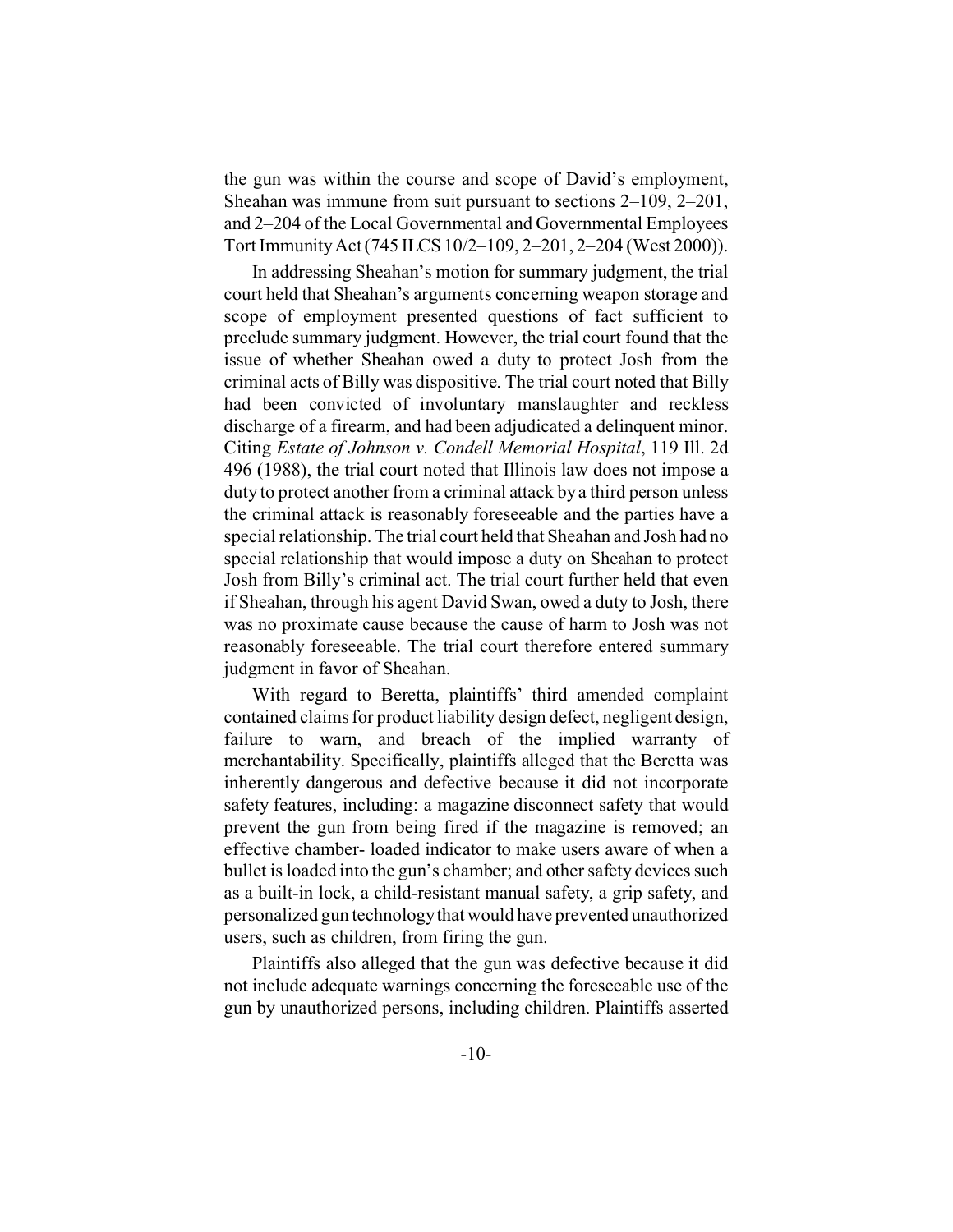that the defects included a failure to warn that: the gun may be loaded and can be fired even if the magazine is empty or disconnected from the gun; that the gun is loaded when there is red showing on the extractor; that the gun is loaded when the extractor is protruding; that the gun can be fired by children and other unauthorized users; that the gun automatically loads bullet cartridges into the gun's chamber after being fired or after the gun is released from a lockback position; and that the gun should not be used or stored without additional safety devices.

In its summary judgment motion, Beretta argued that its product was not unreasonably dangerous, and that the Beretta92FS performed as safely as ordinary consumers of firearms would expect. Beretta also argued that it had no duty to warn because the dangers of pointing a firearm at another human being and pulling the trigger are open and obvious. Finally, Beretta contended that Billy's actions were an intervening and superceding cause.

The trial court granted Beretta's motion in its entirety, "based upon the record" and "for all the reasons stated by Defendant Beretta and all relevant law"

# The Appellate Court

Plaintiffs then appealed the trial court's orders. The appellate court affirmed in part and reversed in part. 378 Ill. App. 3d 502. With regard to Sheahan, plaintiffs argued that the trial court erred in finding that Sheahan owed no duty to Josh, and in finding that Billy's conduct was criminal and was an independent intervening cause of Josh's injury. Plaintiffs argued that because the trial court relied on its finding that Billy's actions were criminal, it failed to examine the proper factors to determine whether one party owes a duty to another. Plaintiffs further argued that the trial court erred in finding that a criminal attack even occurred, as the testimony established that the shooting was an accident.

In addressing plaintiffs' arguments, the appellate court stated that because plaintiffs sought damages against Sheahan based on the principle of *respondeat superior*, it would address scope of employment, even though the trial court denied Sheahan's motion on that issue. 378 Ill. App. 3d at 515. The appellate court found that the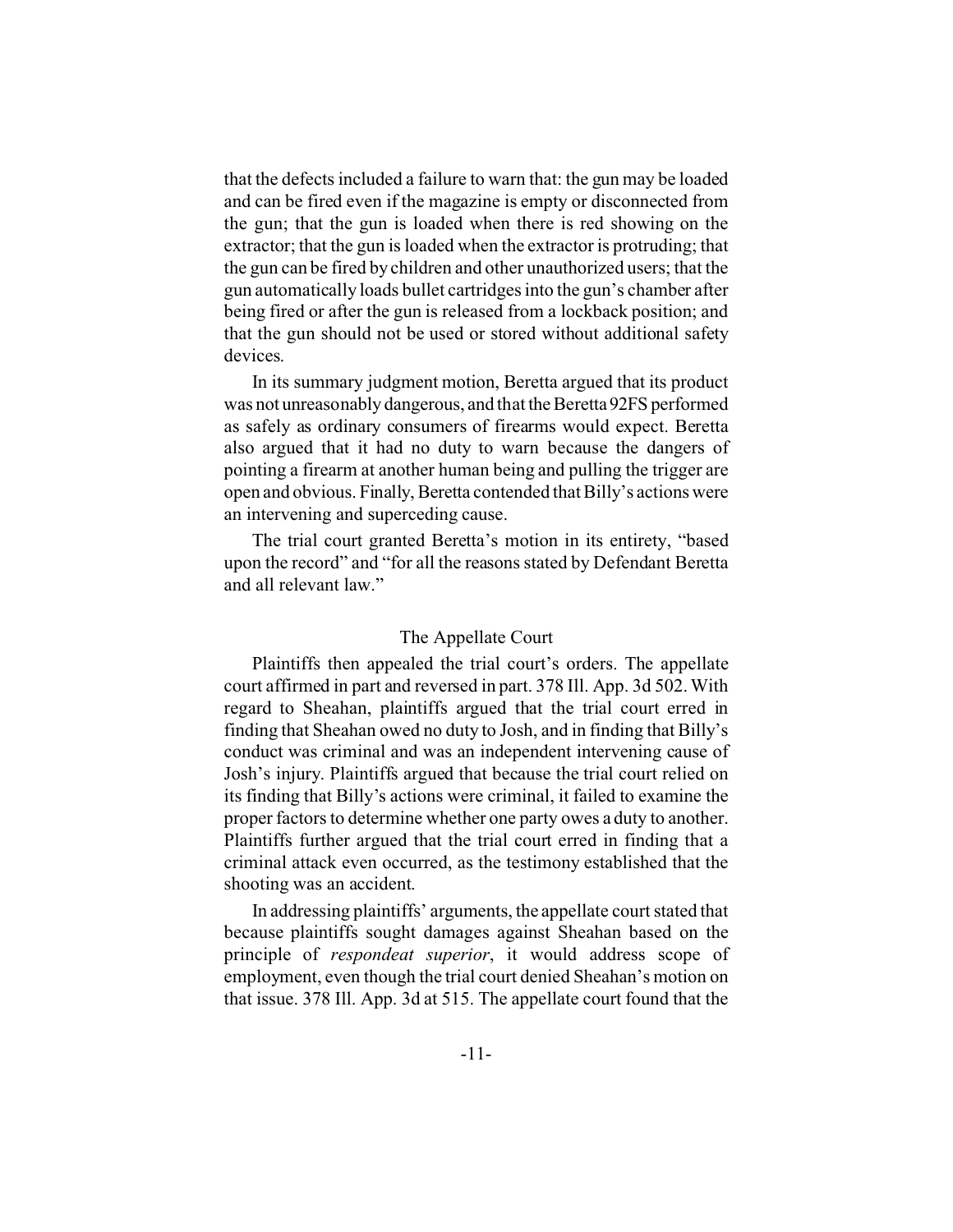facts in this case were similar to the facts in *Gaffney v. City of Chicago*, 302 Ill. App. 3d 41 (1998), so that *Gaffney* was controlling. 378 Ill. App. 3d at 517. Based upon *Gaffney*, the appellate court found that the facts supported a finding that David was acting within the scope of his employment, and that Sheahan was liable for David's allegedly tortious acts. 378 Ill. App. 3d at 518.

The appellate court next considered whether Billy's actions foreclosed a duty on the part of Sheahan to Josh. The appellate court took issue with the trial court's characterization of the proceedings against Billy as a conviction. The appellate court noted that Billy was adjudicated delinquent pursuant to the Juvenile Court Act of 1987 (705 ILCS 405/1–1 *et seq.* (West 2000)) and that a juvenile adjudication is not a "conviction" as defined under the Criminal Code of 1961 (720 ILCS 5/2–5 (West 2000)). 378 Ill. App. 3d at 518. Therefore, Billy was not convicted of a crime. 378 Ill. App. 3d at 519. Further, because Billy did not intend to hurt Josh, there was a question of material fact of whether Billy's actions were accidental or reckless. 378 Ill. App. 3d at 519. Accordingly, the appellate court held that the trial court erred in finding that Billy's actions were a criminal attack that foreclosed Sheahan's duty to Josh. 378 Ill. App. 3d at 519.

The appellate court also disagreed with the trial court's finding that this incident was not reasonably foreseeable for purposes of summary judgment. 378 Ill. App. 3d at 519. The court based its finding on the fact that David stored his Beretta next to ammunition in an unlocked storage case, in an unlocked closet accessible to a 13 year-old boy. The court also noted the evidence concerning Sheahan's awareness of these types of incidents. Moreover, there was sufficient evidence in the record to establish the additional duty factors of the likelihood of injury, the magnitude of the burden to guard against the injury, or the consequences of imposing that burden. 378 Ill. App. 3d at 520.

Finally, the appellate court noted that Sheahan had raised sections 2–109, 2–201 and 2–204 of the Tort Immunity Act (745 ILCS 10/2–109, 2–201, 2–204 (West 2000)) as affirmative defenses to the complaint. The appellate court noted that the trial court did not address the tort immunity issue, and in remanding, stated that its finding that Sheahan was liable under the doctrine of *respondeat*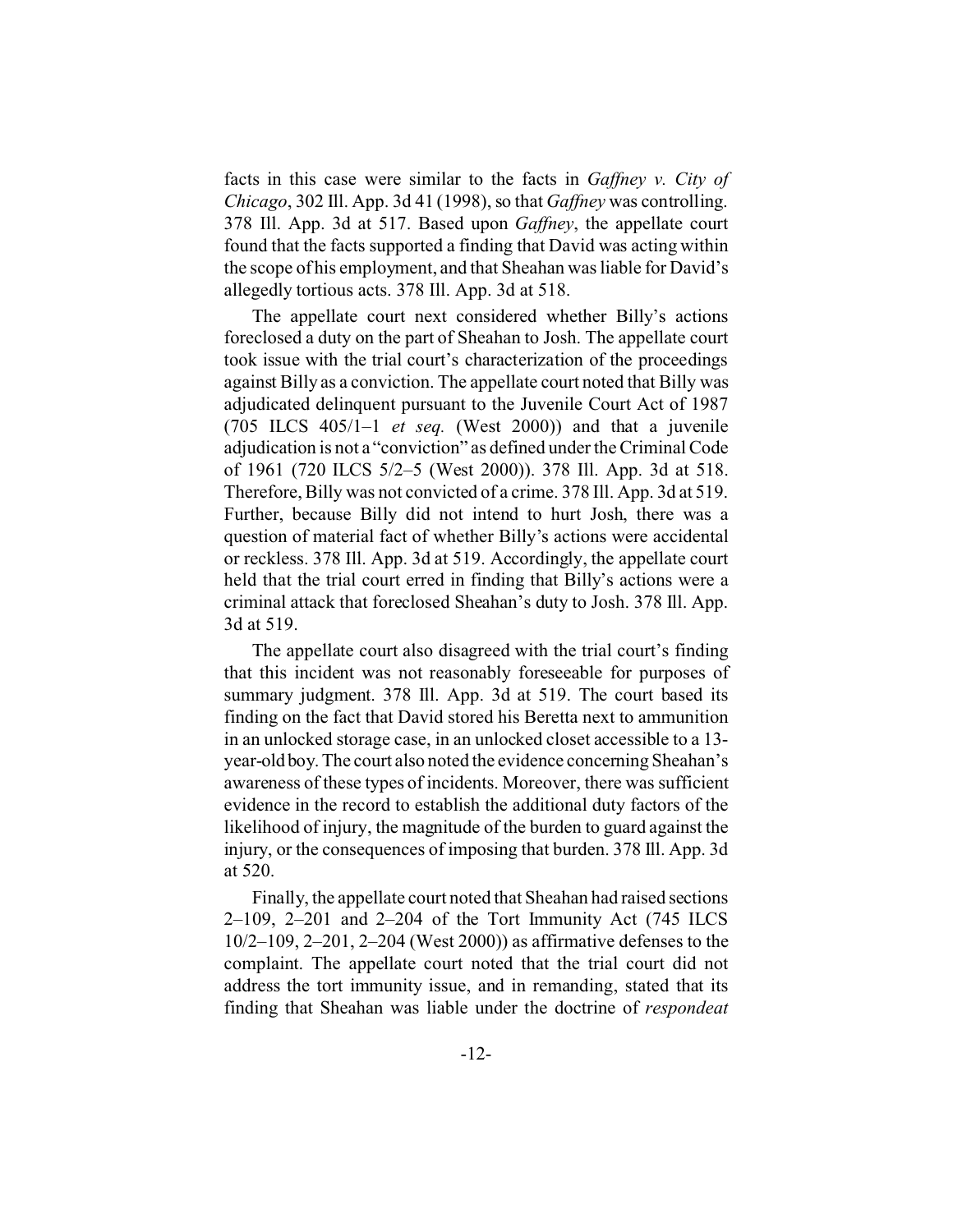*superior* did not end the immunity analysis, as the existence of a duty and the existence of an immunity are distinct issues that must be analyzed separately. 378 Ill. App. 3d at 534.

With regard to Beretta, the appellate court similarly held that the trial court erred in finding that Billy's actions were an independent intervening cause that superseded Beretta's legal responsibility. 378 Ill. App. 3d at 523. Rather, proximate cause in fact was shown because the shooting would not have occurred if the handgun had been properly stored, and it was reasonably foreseeable that this type of harm would occur if the handgun was not properly stored. 378 Ill. App. 3d at 523. The appellate court did affirm the trial court's finding that the Beretta was not unreasonably dangerous or defectively designed under both the consumer expectation test and the risk-utility test for product liability claims. 378 Ill. App. 3d at 526, 528. However, the appellate court reversed the trial court's finding that Beretta did not have a duty to warn. The appellate court held that plaintiffs' failure to warn claim presented a question of fact sufficient to survive summary judgment. 378 Ill. App. 3d at 530.

Finally, the appellate court addressed Beretta's argument that plaintiffs' lawsuit against it should be dismissed pursuant to the recently enacted Protection of Lawful Commerce in Arms Act (PLCAA or the Act) (15 U.S.C. §§7901 through 7903 (2006)). The appellate court noted that, pursuant to the PLCAA, plaintiffs must show that they fall within the exceptions to the Act in order to avoid its provisions. 378 Ill. App. 3d at 533. The appellate court held that plaintiffs failed to show that their claims fell within the PLCAA's exceptions for negligent entrustment or negligence *per se*, and for breach of contract or warranty. 378 Ill. App. 3d at 533. The appellate court held that the only exception that applied in this case is the exception for claims alleging a defect in design or manufacturing, absent a volitional criminal act. 378 Ill. App. 3d at 533-34. The appellate court stated that whether Billy's actions were criminal or unlawful was a question of fact for the trier of fact. If Billy's actions were found to be criminal, the PLCAA would foreclose plaintiffs' claims against Beretta. However, if Billy's actions were found to be purely accidental, the section  $7903(5)(A)(v)$  exception to the PLCAA would apply and the PLCAA would not preclude plaintiffs' claims against Beretta. 378 Ill. App. 3d at 534.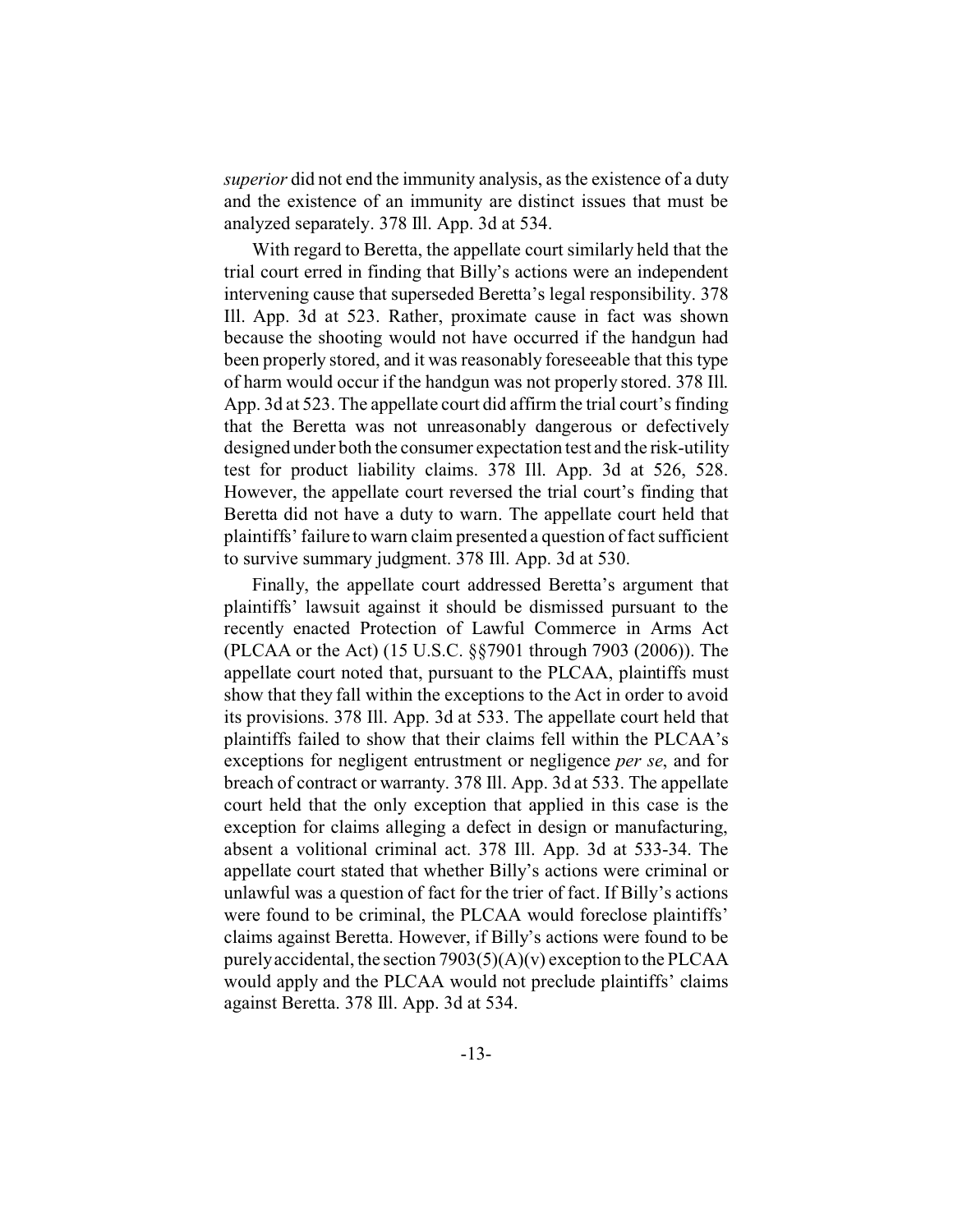## ANALYSIS

This case comes before us on the grant of summary judgment in favor of defendants. The purpose of summary judgment is to determine whether a genuine issue of material fact exists. *Adams v. Northern Illinois Gas Co.*, 211 Ill. 2d 32, 42-43 (2004). Summary judgment is proper only where "the pleadings, depositions, and admission on file, together with the affidavits, if any, show that there is no genuine issue as to any material fact and that the moving party is entitled to a judgment as a matter of law." 735 ILCS 5/2–1005(c) (West 2000). In determining whether a genuine issue of material fact exists, the pleadings, depositions, admissions and affidavits must be construed strictly against the movant and liberally in favor of the opponent. *Adams*, 211 Ill. 2d at 43. A genuine issue of material fact precluding summary judgment exists where the material facts are disputed, or, if the material facts are undisputed, reasonable persons might draw different inferences from the undisputed facts. *Adams*, 211 Ill. 2d at 43. Summary judgment is a drastic means of disposing of litigation, and therefore, should be granted only when the right of the moving party is clear and free from doubt. *Adams*, 211 Ill. 2d at 43. This court reviews an order granting summary judgment *de novo*. *Adams*, 211 Ill. 2d at 43.

### Sheahan's Appeal

Sheahan argues that the trial court properly granted summary judgment in his favor because he had no duty to protect Josh from a criminal attack. Sheahan contends that no special relationship existed between Sheahan and Josh that would give rise to a common law duty to warn or protect Josh from harm. Moreover, Sheahan did not voluntarily undertake to protect Josh from third-party criminal attacks, which would fit within the exception to the special relationship rule.

Sheahan also argues that the appellate court's decision extends *respondeat superior* liability to unreasonable and impermissible bounds. Sheahan maintains that David was not acting within the scope of his employment at the time that he stored the Beretta.

Finally, Sheahan argues that summary judgment in his favor also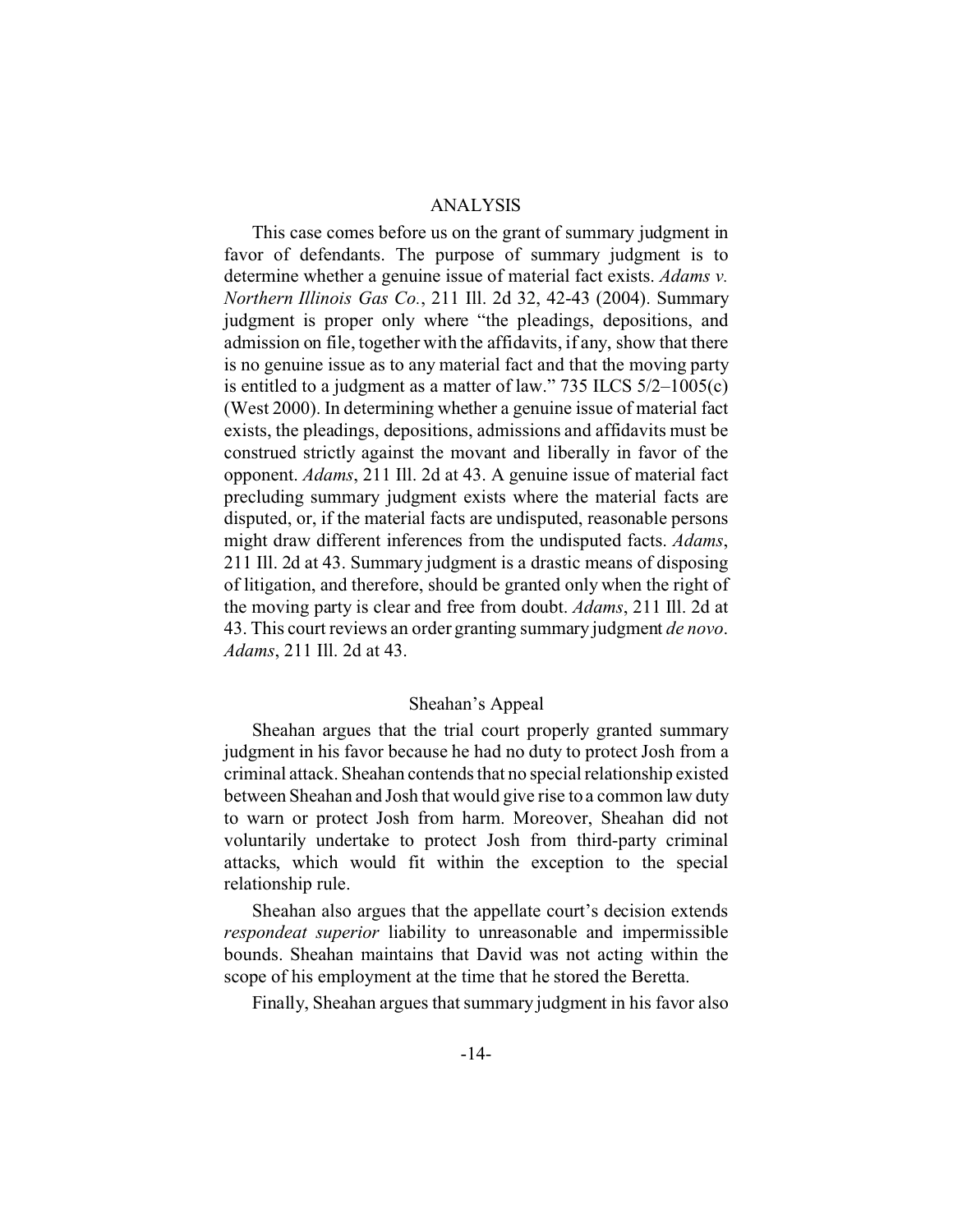is warranted because the manner in which David's Beretta was stored was not the proximate cause of Josh's shooting. Rather, the manner in which the Beretta was stored merely furnished a condition that made the shooting possible.

In response, plaintiffs deny that their claim involves special relationships or preventing criminal attacks. In fact, plaintiffs argue that there was no criminal attack in this case, because Billy did not intend to shoot or harm anyone, and was not convicted of a criminal offense, but was only adjudicated delinquent. Plaintiffs also deny that they alleged a voluntary undertaking. Rather, plaintiffs' allegations of duty are premised on common law and statutory grounds. Plaintiffs claim that Sheahan owed a duty under common law and statute to secure the handgun. Further, plaintiffs contend that the shooting in this case was foreseeable.

With regard to *respondeat superior*, plaintiffs argue that the issue is not properly before this court because it was not an issue in the appellate court. Although the appellate court addressed scope of employment, plaintiffs assert that because scope of employment was not at issue, that portion of the opinion was *dicta*. Assuming, *arguendo*, the issue is properly before this court, plaintiffs contend that David was acting within the scope of his employment. Plaintiffs note that Sheahan required David to keep his weapon secured at home, which demonstrates that Sheahan controlled David's use of the Beretta during off-duty hours. Further, Sheahan could regulate David's storage of the weapon only if David was acting within the scope of his employment. In addition, the fact that Sheahan filed charges against David before the Cook County sheriff's merit board, alleging a violation of the sheriff's rules concerning weapon storage, establishes that David was acting within the scope of his employment. Plaintiffs maintain that Sheahan would have no authority to discipline David if David was not acting in the scope of his employment.

We first address plaintiffs' claim that the issue of *respondeat superior* is not properly before this court. It is well settled that when the appellate court reverses the trial court, and the appellee in the appellate court brings the case to this court for further review, that party may raise any questions properly presented by the record to sustain the judgment of the trial court, even if those questions were not raised or argued in the appellate court. *In re R.L.S.*, 218 Ill. 2d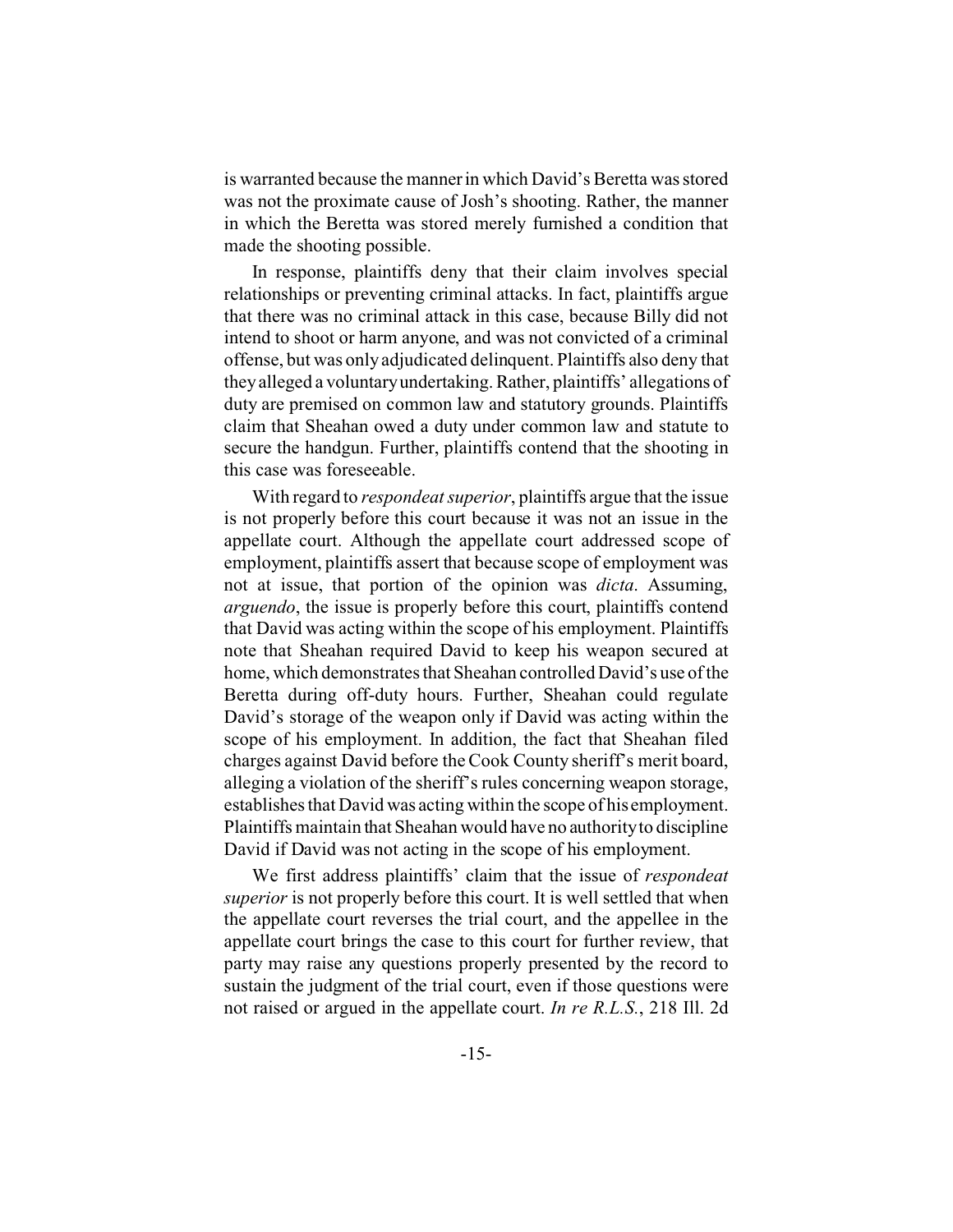428, 437 (2006). In Sheahan's motion for summary judgment in the trial court, in addition to raising arguments concerning duty, proximate cause and tort immunity, Sheahan argued that he was entitled to summary judgment because the shooting did not occur within the course and scope of David's employment. As noted, the trial court granted summary judgment in favor of Sheahan based on its finding that Sheahan owed no duty to Josh. Plaintiffs then appealed that finding. In addressing the trial court's finding that Sheahan owed no duty to Josh, the appellate court addressed the issue of *respondeat superior*. Sheahan then raised the issue of *respondeat superior* in his petition for leave to appeal and brief in this court. Accordingly, it is clear that the issue of *respondeat superior* is properly before this court.

We next address the merits of the appellate court's finding that David was acting within the scope of his employment when he stored his weapon, as a finding that David was not acting within the scope of his employment would be dispositive. In general, a person injured by the negligence of another must seek his remedy from the person who caused his injury. *Bagent v. Blessing Care Corp.*, 224 Ill. 2d 154, 163 (2007). However, the relationship of employer and employee sets forth an exception to the general rule. *Bagent*, 224 Ill. 2d at 163. Pursuant to the theory of *respondeat superior*, an employer can be liable for the torts of his employee when those torts are committed within the scope of the employment. *Bagent*, 224 Ill. 2d at 163. Under *respondeat superior*, an employer's vicarious liability extends to the negligent, willful, malicious or even criminal acts of its employees, when those acts are committed within the scope of employment. *Bagent*, 224 Ill. 2d at 163-64.

Illinois courts look to the Second Restatement of Agency (the Restatement) for guidance in determiningwhether an employee's acts are within the scope of employment. *Bagent*, 224 Ill. 2d at 164. The Restatement identifies three general criteria used in determining whether an employee's acts are within the scope of employment. The Restatement provides:

"(1) Conduct of a servant is within the scope of employment if, but only if:

(a) it is of the kind he is employed to perform;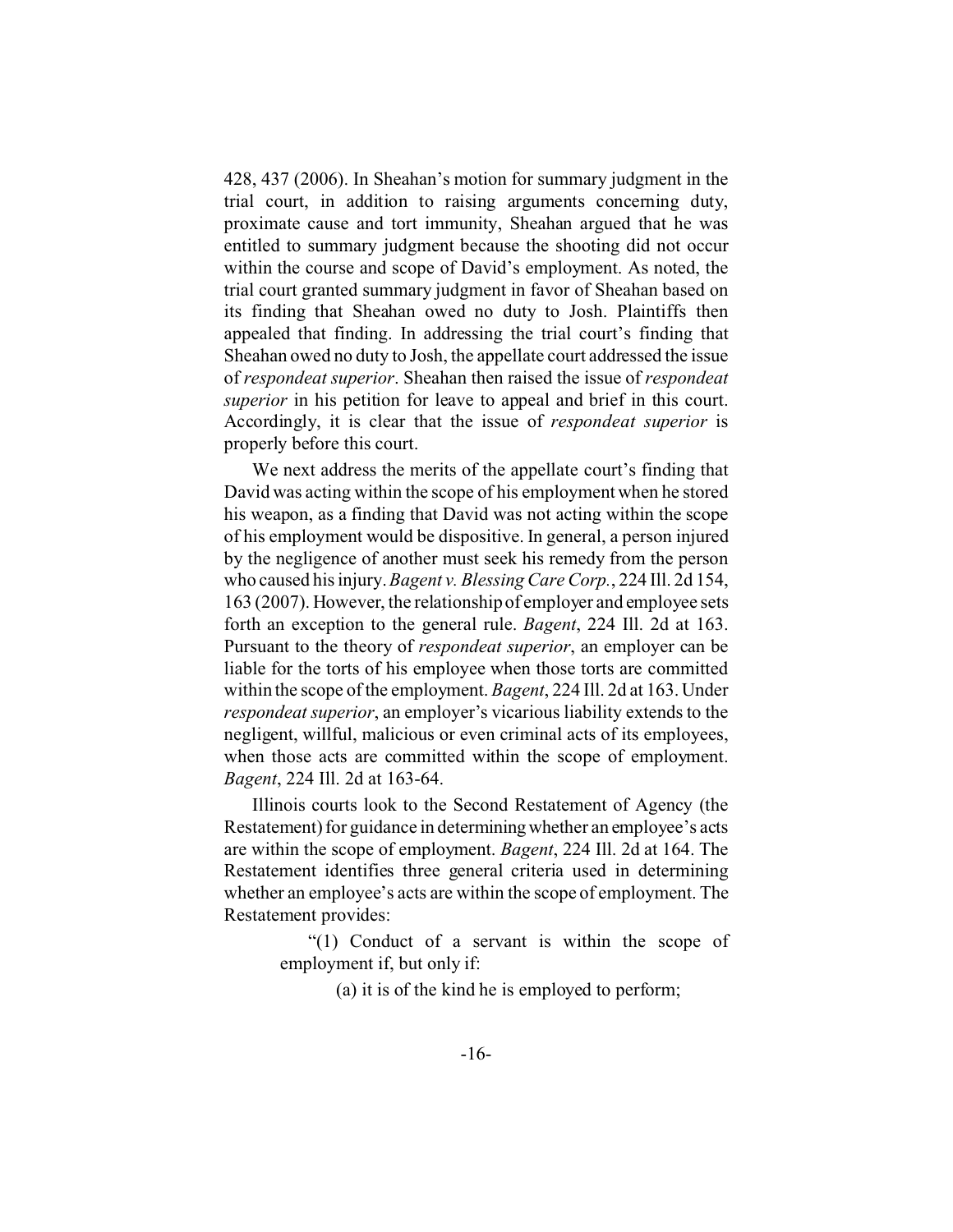(b) it occurs substantially within the authorized time and space limits;

(c) it is actuated, at least in part, by a purpose to serve the master \*\*\*[.]

\*\*\*

(2) Conduct of a servant is not within the scope of employment if it is different in kind from that authorized, far beyond the authorized time or space limits, or too little actuated by a purpose to serve the master." Restatement (Second) of Agency §228 (1958).

This court has held that all three criteria of section 228 must be met in order to conclude that an employee was acting within the scope of employment. *Bagent*, 224 Ill. 2d at 165. It is plaintiff's burden to show the contemporaneous relationship between the tortious act and the scope of employment. *Bagent*, 224 Ill. 2d at 165.

With regard to the scope of employment issue, the appellate court held that this case was controlled by its decision in *Gaffney v. City of Chicago*, 302 Ill. App. 3d 41 (1998), and, therefore, that David was acting within the scope of his employment. 378 Ill. App. 3d at 517. In *Gaffney*, a patrolman employed by the Chicago police department came home from work, unloaded his revolver, and placed the revolver and the bullets in an unlocked metal cabinet near the stairway leading to his basement. *Gaffney*, 302 Ill. App. 3d at 44. The officer's minor son later took the revolver and bullets to a party, and shot and killed a boy. *Gaffney*, 302 Ill. App. 3d at 44. The plaintiff sued the officer for negligent storage of his weapon, and sued the City of Chicago under a *respondeat superior* theory. *Gaffney*, 302 Ill. App. 3d at 43. A jury found both defendants liable, and in answer to a special interrogatory, found that the officer was acting within the scope of his employment when he stored the weapon. *Gaffney*, 302 Ill. App. 3d at 43. The circuit court granted the City's motion for judgment notwithstanding the verdict on the ground that the officer was not acting within the scope of his employment at the time he stored the gun at his home. *Gaffney*, 302 Ill. App. 3d at 43-44.

On appeal, the appellate court reversed. The appellate court noted that the officer had testified that he was required to own a gun; that he would not be allowed to report for work if he did not have a gun;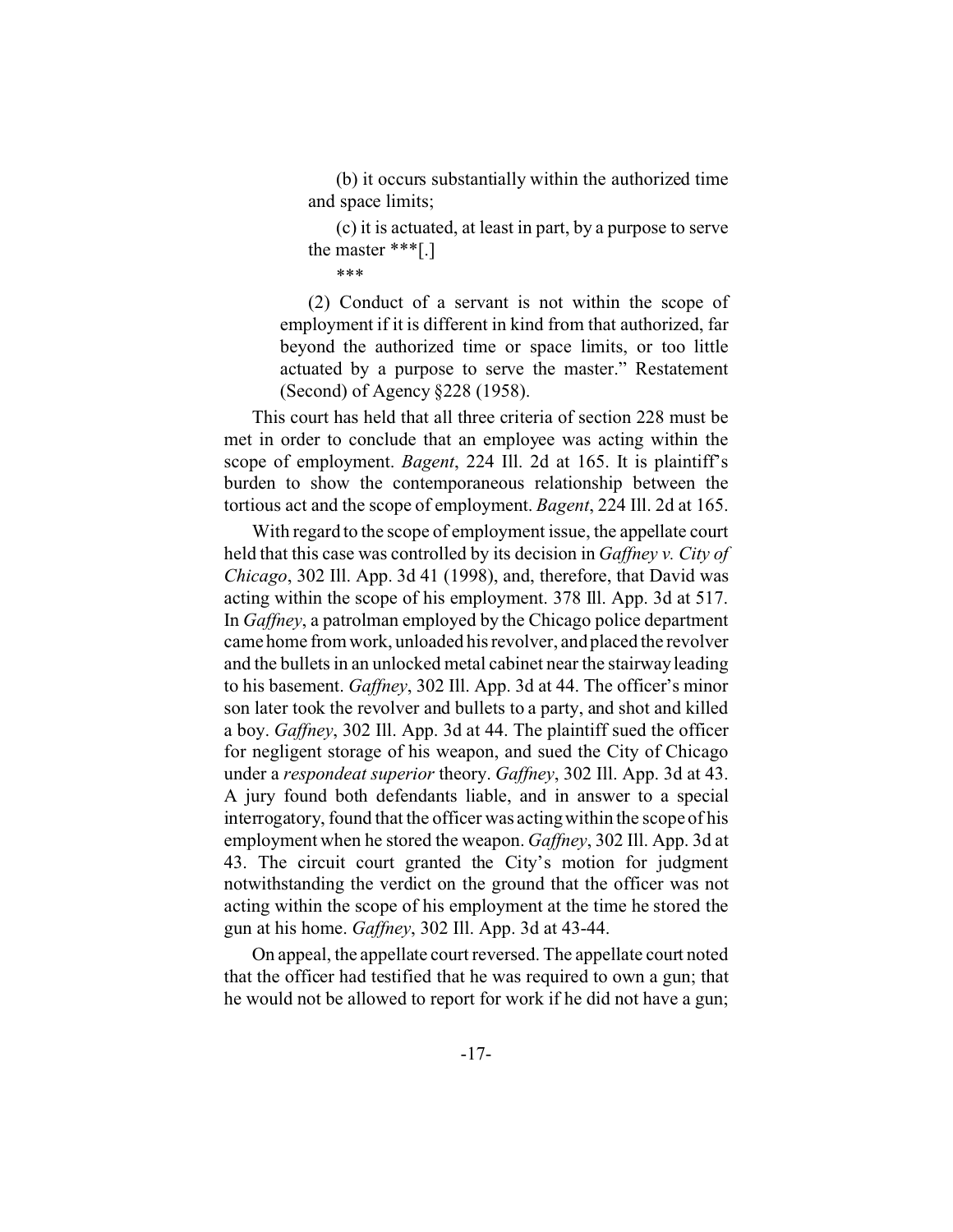and that he brought his guns and bullets home every day because the police department did not provide him with a locker in which to store his weapon at work. *Gaffney*, 302 Ill. App. 3d at 46. The officer also testified that he did not lock the cabinet or the gun because his life had been threatened several times and " 'because I'm a Chicago police officer. If I heard someone screaming, would I have time to get that gun, I don't know. Would I attempt to, hopefully.' "*Gaffney*, 302 Ill. App. 3d at 46. In addition, the officer stated that as a Chicago police officer, he was required to respond to emergencies at all times, even if not on duty, and that he sometimes might need a gun to respond effectively to an emergency if he had it readily available. *Gaffney*, 302 Ill. App. 3d at 46.

With regard to the three criteria set forth in the Restatement, the appellate court held that the officer's storage of the gun at home was incidental to the requirement of his employment that he respond to any emergency that occurs in his presence. *Gaffney*, 302 Ill. App. 3d at 51. The appellate court acknowledged that normally at-home storage of one's personal effects would likely be considered an act of a personal nature, but in this case the police department both trained its officers in off-duty weapon storage and could discipline officers for improper safeguarding of weapons while off duty. *Gaffney*, 302 Ill. App. 3d at 52.

The appellate court next held that the officer's conduct occurred substantially within the authorized time and space limits of the employment, although the appellate court also concluded that "the fact that conduct occurred outside the time and space limits is not dispositive." *Gaffney*, 302 Ill. App. 3d at 52. The appellate court recognized that the officer was off duty when he stored his weapon, but noted that with respect to emergencies, the officer was "on call" 24 hours a day. *Gaffney*, 302 Ill. App. 3d at 53. Therefore, it was not unreasonable to conclude that the time and space of the officer's employment were unlimited with respect to actions incidental to his response to an emergency. *Gaffney*, 302 Ill. App. 3d at 53.

Finally, the appellate court held that the officer's conduct was motivated, at least in part, by a desire to serve his employer. The appellate court based its finding on the fact that one of the reasons the officer kept the gun and cabinet unlocked was because he might need it in the event of an emergency. *Gaffney*, 302 Ill. App. 3d at 54.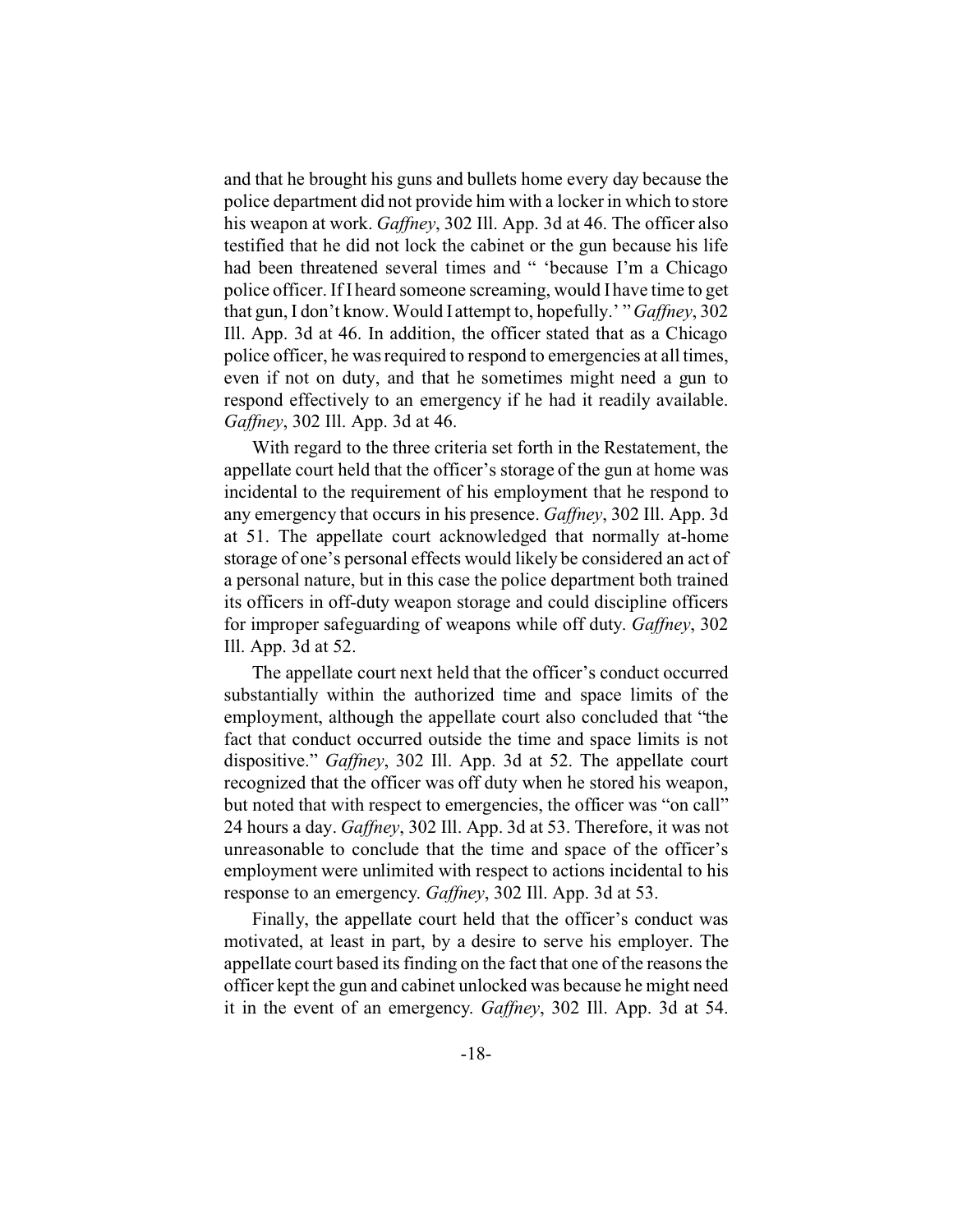Further, the fact that the officer stored the gun in contravention of the police department's recommendations did not establish that the storage was outside the scope of employment. *Gaffney*, 302 Ill. App. 3d at 55. The appellate court therefore held that the officer was acting within the scope of his employment when he stored his gun.

Relying on *Gaffney*, the appellate court in this case held that David's storage of the gun was incidental to his employment. 378 Ill. App. 3d at 517. The appellate court noted that officers stored their weapons at home and received specific training and materials on proper storage. 378 Ill. App. 3d at 517. In addition, Sheahan disciplined officers for improper storage. 378 Ill. App. 3d at 517. The appellate court acknowledged that David did not carry his weapon to work daily, nor did he store it unlocked in order to respond to any emergency in his presence. 378 Ill. App. 3d at 517. Nonetheless David testified he owned the firearm because of his job and was annually certified to use the firearm, as required by Sheahan. 378 Ill. App. 3d at 517.

The appellate court also held that David was acting within the authorized time and space limits of his employment. 378 Ill. App. 3d at 517. The appellate court noted that officers were expected to store their weapons at home and, although David testified that he did not carry his gun to work, he did testify that, at one time, he owned the gun for work purposes. 378 Ill. App. 3d at 517-18. In addition, David would be required to use the gun in an emergency, was certified annually to use the firearm, and was disciplined by Sheahan for improper storage. 378 Ill. App. 3d at 517-18. The appellate court did not discuss whether David's conduct was motivated, at least in part, by a desire to serve his employer. The appellate court concluded that David was acting within the scope of his employment and that Sheahan was liable for David's alleged tortious acts. 378 Ill. App. 3d at 518.

At the outset we note that the appellate court erred in not addressing whether David's conduct was motivated, at least in part, by a desire to serve his employer. As noted, this court in *Bagent* held that all three criteria must be met to conclude that an employee was acting within the scope of employment. *Bagent*, 224 Ill. 2d at 165. For the same reason, we find that the appellate court in *Gaffney* erred in holding that the second criteria–whether the conduct occurred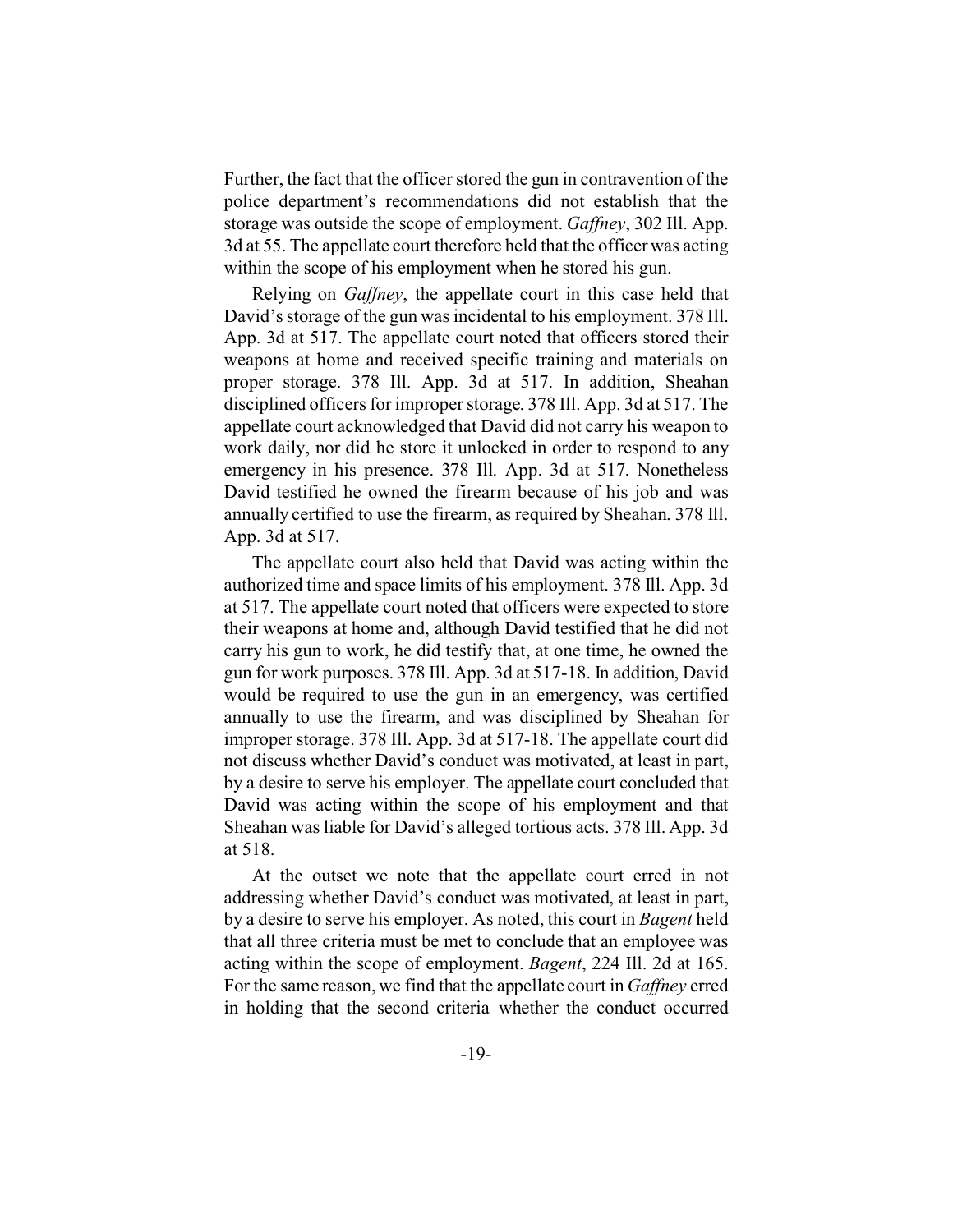substantially within the authorized time and space limits of the employment–was relevant but not dispositive. See *Gaffney*, 302 Ill. App. 3d at 52 ("the fact that conduct occurred outside the time and space limits is not dispositive"). We again emphasize that all three criteria of section 228 must be met in order to find that an employee was acting within the scope of employment.

Turning to the substance of the appellate court's ruling, we find that the appellate court erred in finding that David was acting within the scope of his employment and that Sheahan is liable for David's tortious acts. Contrary to the appellate court's conclusion, this case is factually distinguishable from *Gaffney*.

In contrast to *Gaffney*, David testified that he was not required to own a gun and did not need to carry a gun to work once he was promoted to lieutenant in 1997 or 1998. David testified that he did not get rid of his guns, even though he did not carry a weapon in performing his duties, because he wanted the guns for protection and in case he was transferred to a different position where he would need a weapon. In fact, the last time David had seen or touched the Beretta prior to the May 5, 2001, shooting was in the summer of 2000, when David did his yearly qualification with the sheriff's department at the firing range. David also testified that when he was off duty, he was not required to respond to a crime by attempting to stop the crime himself. Rather, his duty was to call 911 and report the crime to the proper authorities.

Gerald O'Sullivan, Michael Ryan andLeroyMarcianik confirmed that correctional officers are not required to carry a weapon when they are off duty, and in fact do not need a weapon to perform their duties. Correctional officers also are not required to respond to emergencies when they are off duty, and are not required to keep their weapons available at all times.

Based on the preceding testimony, we find as a matter of law that none of the three general criteria for determining whether an employee's acts are within the scope of employment have been met in this case. With regard to the first criteria, David's negligent storage of his guns was not the kind of conduct David was employed to perform, nor was it incidental to his employment. The appellate court found David's negligent storage of the gun was incidental to his employment because there was testimony that officers stored their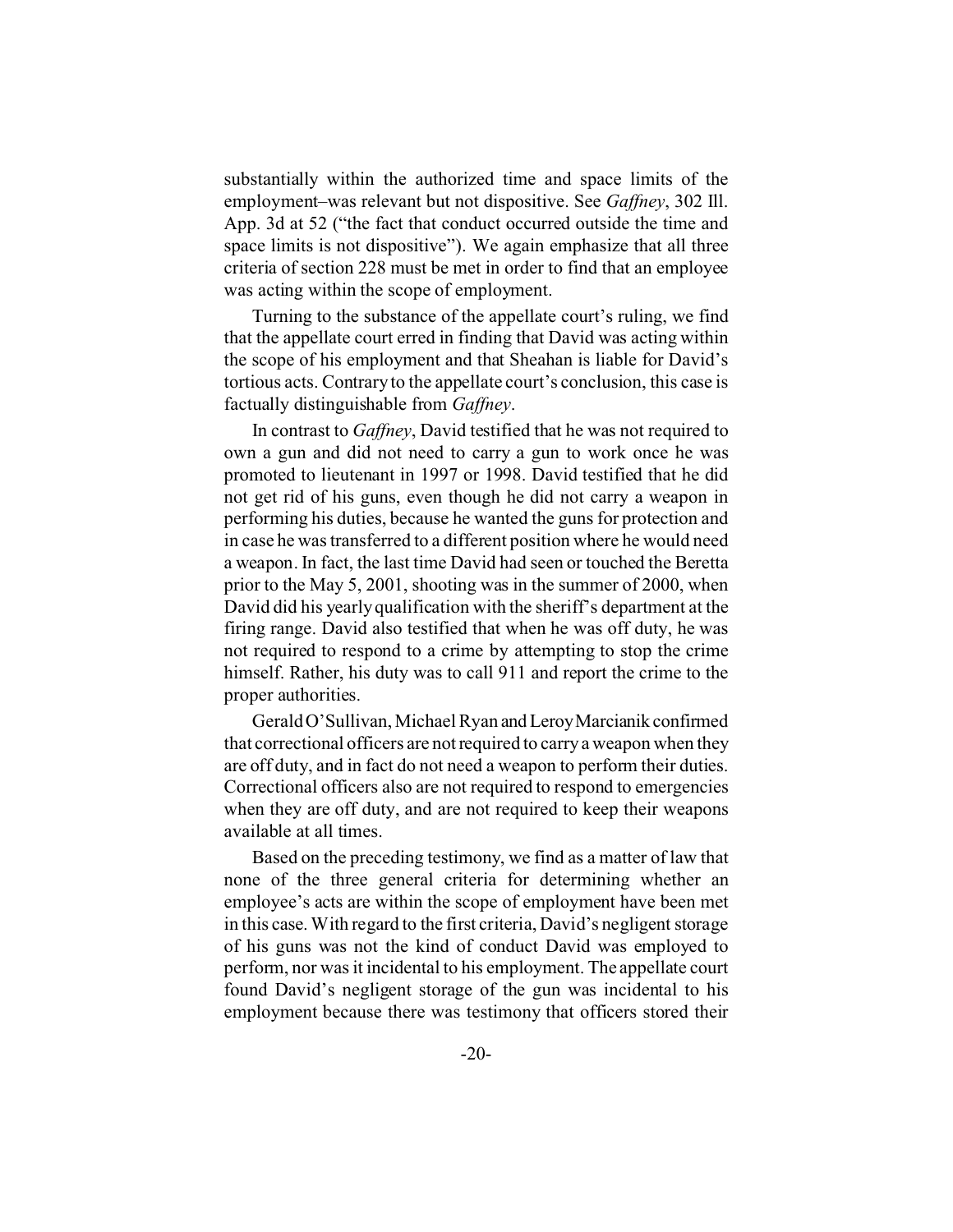guns at home, Sheahan trained officers on proper storage, and Sheahan disciplined officers for improper storage. While these facts might support a finding that David was acting within the scope of his employment if David was required to carry a gun at work like the officer in *Gaffney*, the fact remains that at the time Billy shot Josh, David was not required to, and did not, carry a gun as part of his employment.

The appellate court also found significant David's testimony that he owned the weapon because of his job and that he was annually certified to use the firearm pursuant to Sheahan's requirements.David testified, however, that Cook County sheriff's officers were required to annually qualify with firearms even if they do not own a weapon. Moreover, while it is true that David purchased the Beretta in connection with his job, the Beretta was purchased at a time when David carried a gun back and forth to work every day. David stopped carrying a gun to work when he became a lieutenant in 1997 or 1998. At that point, David was not required to keep the Beretta for purposes of his employment, but chose to do so. Contrary to the appellate court's finding, none of these facts establish that David's negligent storage of his weapon was in the performance of his employment or incidental to his employment.

For the same reasons, David's negligent storage of the gun was not within the authorized time and space limits of his employment. Unlike the police officer in *Gaffney*, David was not on call 24 hours a day, was not required to respond to emergencies at all times, and was not required to respond to a crime by attempting to stop the crime himself. In contrast to *Gaffney*, David's employment was not unlimited with respect to actions incidental to his response to an emergency. Consequently, even under the most liberal interpretation of the time and space requirement, it is clear that David's negligent storage of the gun in this case was not within the scope of his employment.

Similarly, there is no evidence that David was motivated, at least in part, by a desire to serve his employer when he negligently stored his gun. As noted, the appellate court in this case did not address this factor in its *respondeat superior* analysis. *Gaffney* held that the officer's conduct in negligently storing his weapon was motivated, at least in part, by a desire to serve his employer, because one of the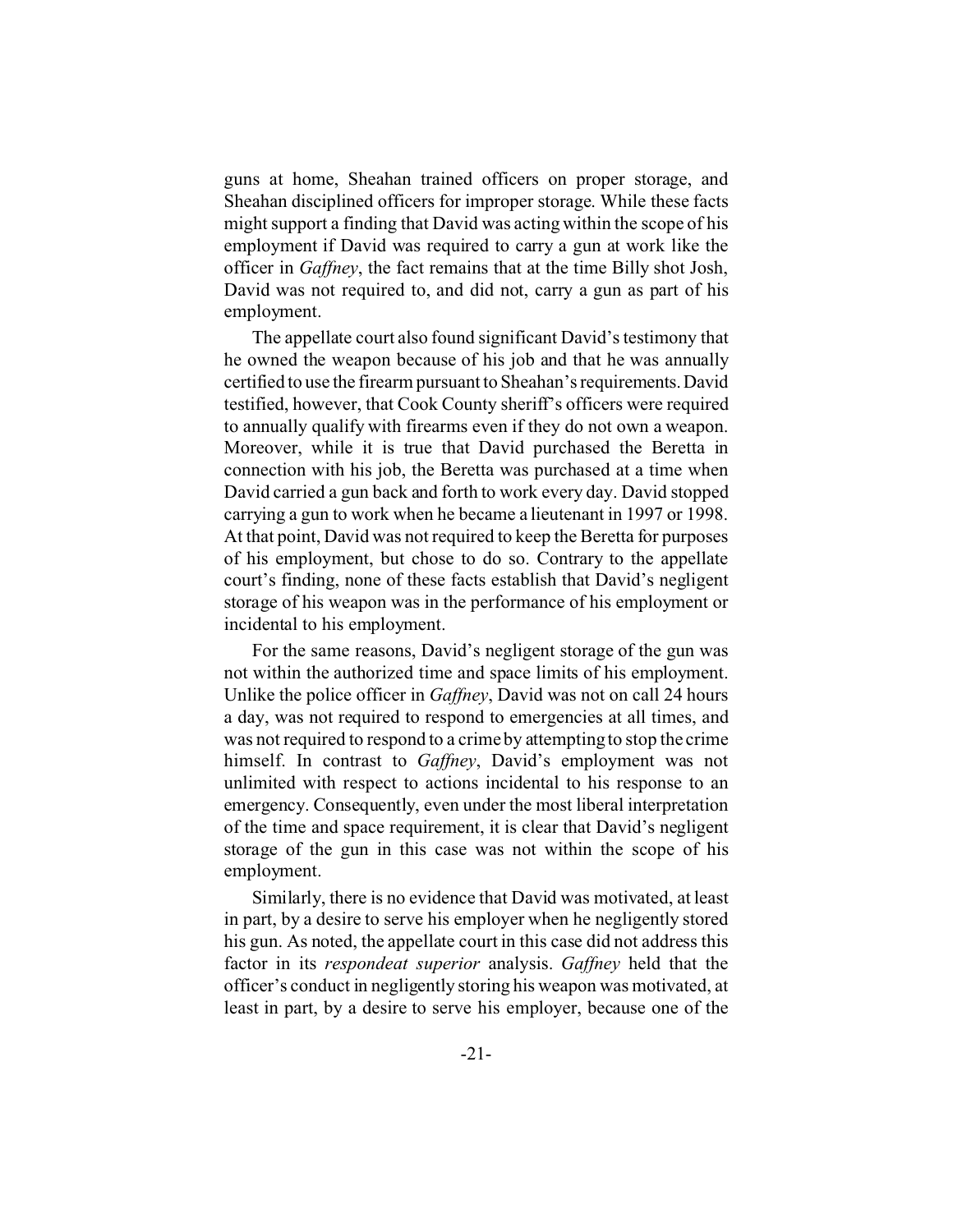reasons the officer kept the gun and cabinet unlocked was because he might need it in the event of an emergency. *Gaffney*, 302 Ill. App. 3d at 54. *Gaffney* acknowledged that the officer also testified that he kept the gun and cabinet unlocked in order to protect his family, but noted that the third criteria in the *respondeat superior* analysis is satisfied as long as the employee is motivated in part by a desire to serve the employee, even if he is also motivated by personal considerations.

Here, in contrast, there was no evidence that David's negligent storage of the gun was motivated, at least in part, by a desire to serve Sheahan. As discussed, David did not keep the Beretta unlocked in order to respond to an emergency. David kept the Beretta, and thus stored the Beretta, for his own protection and in case he needed it in the future.

Although summary judgment is generally inappropriate when scope of employment is at issue, if no reasonable person could conclude from the evidence that an employee is acting within the course of employment, a court should hold as a matter of law that the employee was not so acting. *Bagent*, 224 Ill. 2d at 170-71. Here, no reasonable person could conclude from the evidence that David was acting within the scope of his employment when he negligently stored his weapon. Consequently, Sheahan was entitled to summary judgment in his favor on the issue of *respondeat superior*. The appellate court erred in finding that David was acting within the scope of employment and that Sheahan was thereby liable for David's allegedly tortious acts.

Because we find that Sheahan was entitled to summary judgment based upon *respondeat superior*, there is no need to address Sheahan's remaining arguments concerning duty and proximate cause, nor do we need to remand to the trial court for consideration of Sheahan's immunity claims.

#### Beretta's Appeal

Plaintiffs' claim against Beretta contained counts alleging design defect, failure to warn, and breach of the implied warranty of merchantability. As noted, the trial court granted summary judgment in favor of Beretta on all of plaintiffs' claims. Plaintiffs appealed the dismissal of their design defect and failure to warn claims, arguing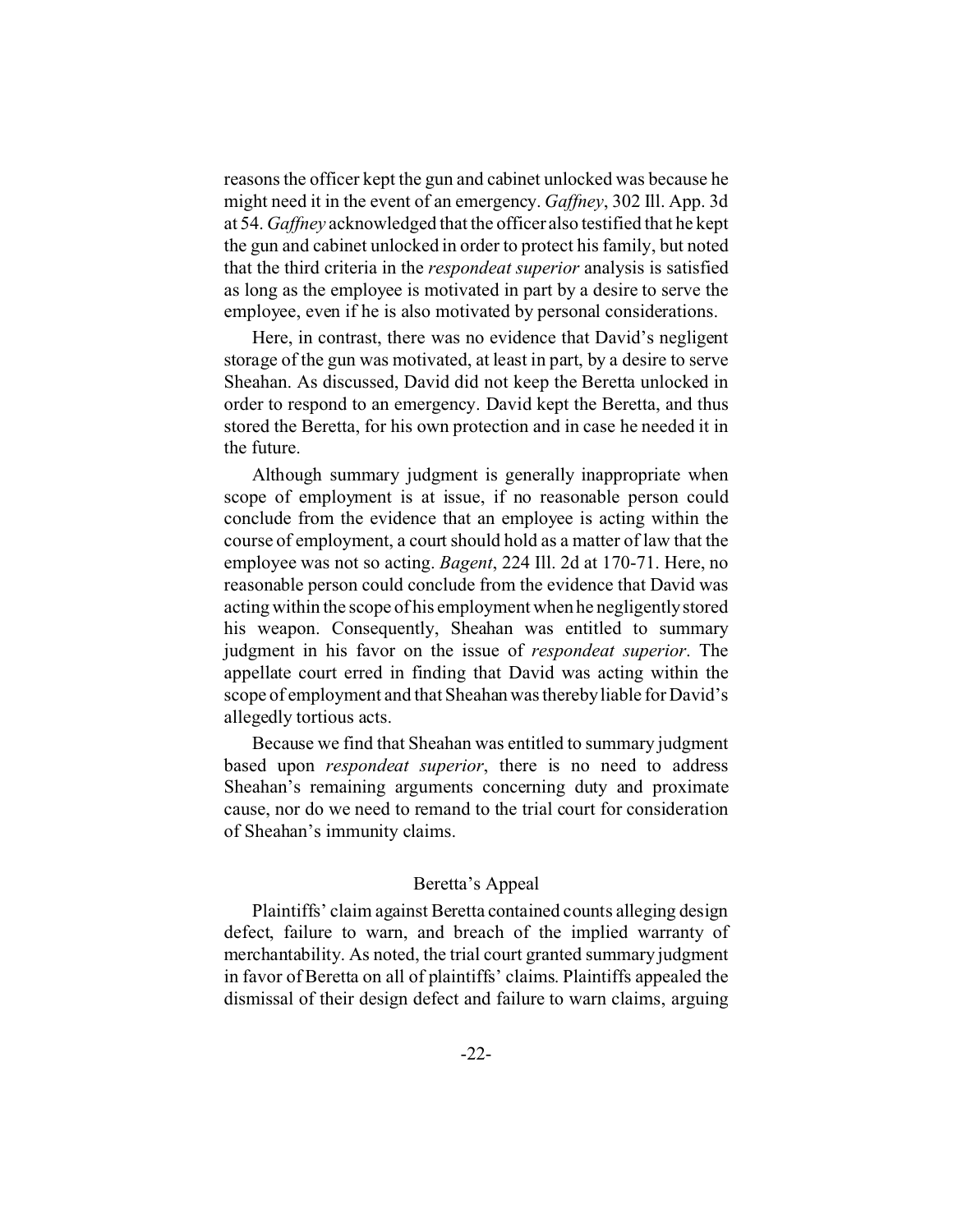that the trial court erred in holding that the handgun was not unreasonably dangerous for failing to include a magazine disconnect, or a sufficient chamber-loaded indicator, and in finding that Beretta had no duty to warn. Plaintiffs also asserted that the trial court erred in finding that Billy's conduct was an independent intervening cause superceding Beretta's legal responsibility.

As noted, the appellate court affirmed in part and reversed in part. The appellate court affirmed the trial court's finding that the Beretta was not unreasonably dangerous or defectively designed. However, the appellate court did find that plaintiffs' failure to warn claim presented a question of fact, so that summary judgment was improperly entered in favor of Beretta on that claim.

The appellate court also addressed whether the PLCAA required dismissal of plaintiffs' lawsuit against Beretta. The PLCAA was enacted on October 26, 2005, two months after the trial court entered summary judgment in favor of defendants, and applied retroactively to prohibit civil suits against manufacturers, importers, distributors, and dealers of firearms or ammunition products, for harms solely caused by the criminal or unlawful misuse of firearm products or ammunition products that function properly as designed and intended. See 15 U.S.C. §§ 7901(a)(3), (b)(1), 7902 (2006). The appellate court held that the PLCAA applied to plaintiffs' lawsuit against Beretta, and therefore plaintiffs' cause of action was barred unless the remaining failure to warn claim fit within one of the Act's six exceptions. 378 Ill. App. 3d at 533.

The appellate court found that there was a question of fact concerning whether plaintiffs' failure to warn claim fit within the section  $7903(5)(A)(v)$  exception. That exception allows for claims alleging a defect in design or manufacturing absent a volitional criminal act. In so holding, the appellate court rejected plaintiffs' claim that the PLCAA was unconstitutional because it violated the tenth amendment to the United States Constitution (U.S. Const., amend. X). 378 Ill. App. 3d at 533.

In this court, Beretta argues that the appellate court erred in finding that Beretta had a duty to warn. Beretta contends that the danger of pointing a gun at another person and pulling the trigger is open and obvious, even if the person pointing the gun mistakenly believes that the gun is not loaded. In addition, the appellate court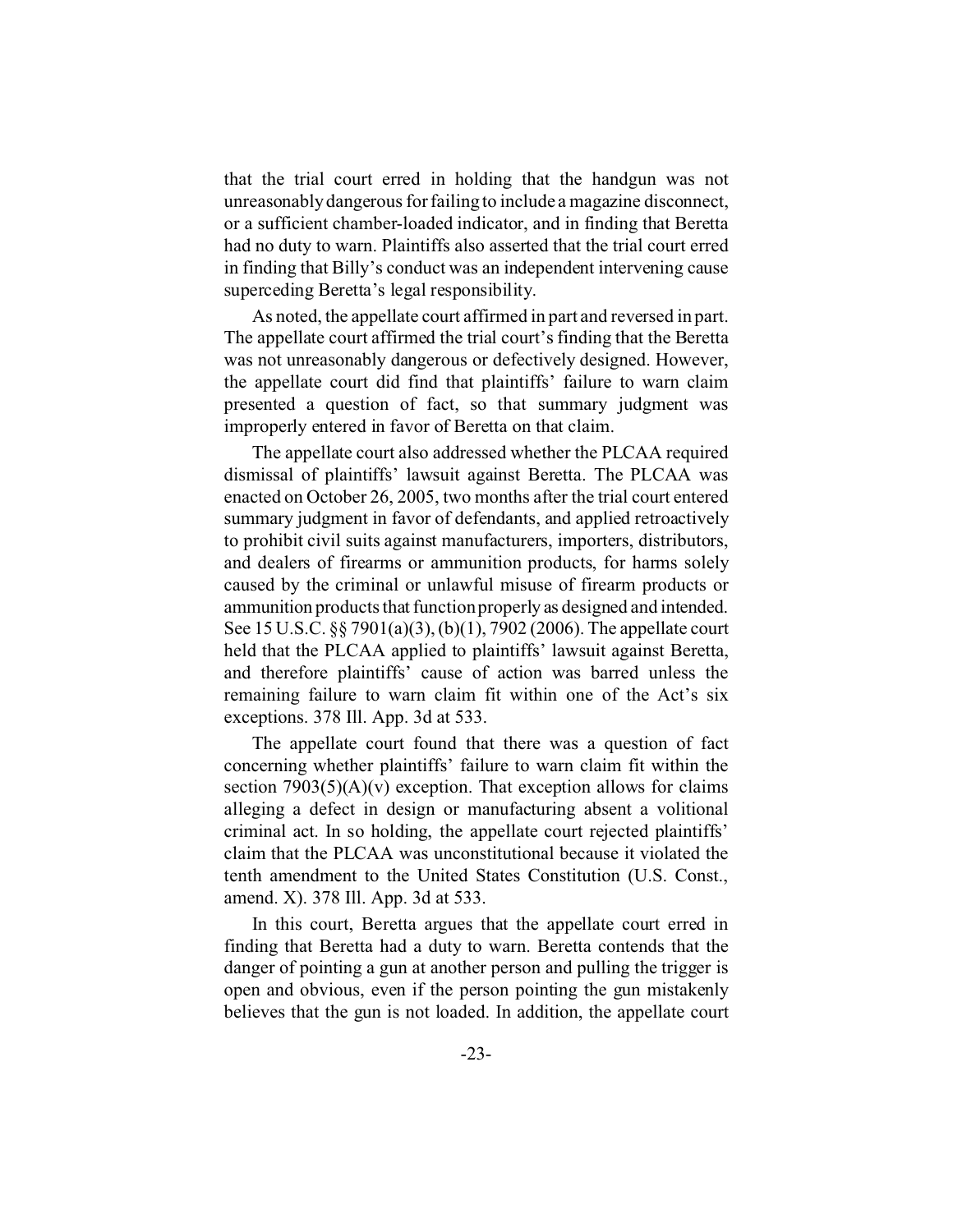ignored the fact that Beretta did provide numerous warnings, any one of which would have prevented Josh's shooting if read and heeded. Beretta also argues that the appellate court erred in holding that plaintiffs' failure to warn claim fit within the exception for manufacturing and design defect claims set forth in the PLCAA.

We first address Beretta's claim that the PLCAA bars plaintiffs' sole remaining claim against Beretta. Whether plaintiffs' failure to warn claim is barred by the PLCAA presents a question of statutory interpretation, which is a question of law. Accordingly, our review is *de novo*. *People v. Lucas*, 231 Ill. 2d 169, 173-74 (2008).

One of the purposes of the PLCAA is:

"To prohibit causes of action against manufacturers, distributors, dealers, and importers of firearms or ammunition products, and their trade associations, for the harm solely caused by the criminal or unlawful misuse of firearm products or ammunition products by others when the product functioned as designed and intended." 15 U.S.C. §7901(b)(1) (2006).

To that end, the PLCAA provides that "[a] qualified civil liability action may not be brought in any Federal or State court" (15 U.S.C. § 7902(a) (2006)) and a "qualified civil liability action that is pending on October 26, 2005, shall be immediately dismissed by the court in which the action was brought or is currently pending" (15 U.S.C. §7902(b) (2006)).

A "qualified civil liability action" is:

"a civil action or proceeding or an administrative proceeding brought by any person against a manufacturer or seller of a qualified product, or a trade association, for damages, punitive damages, injunctive or declaratory relief, abatement, restitution, fines, or penalties, or other relief, resulting from the criminal or unlawful misuse of a qualified product by the person or a third party \*\*\*." 15 U.S.C. §7903(5)(A) (2006).

A "qualified product" means a firearm, or ammunition, or a component part of a firearm or ammunition, "that has been shipped or transported in interstate or foreign commerce." 15 U.S.C. §7903(4) (2006).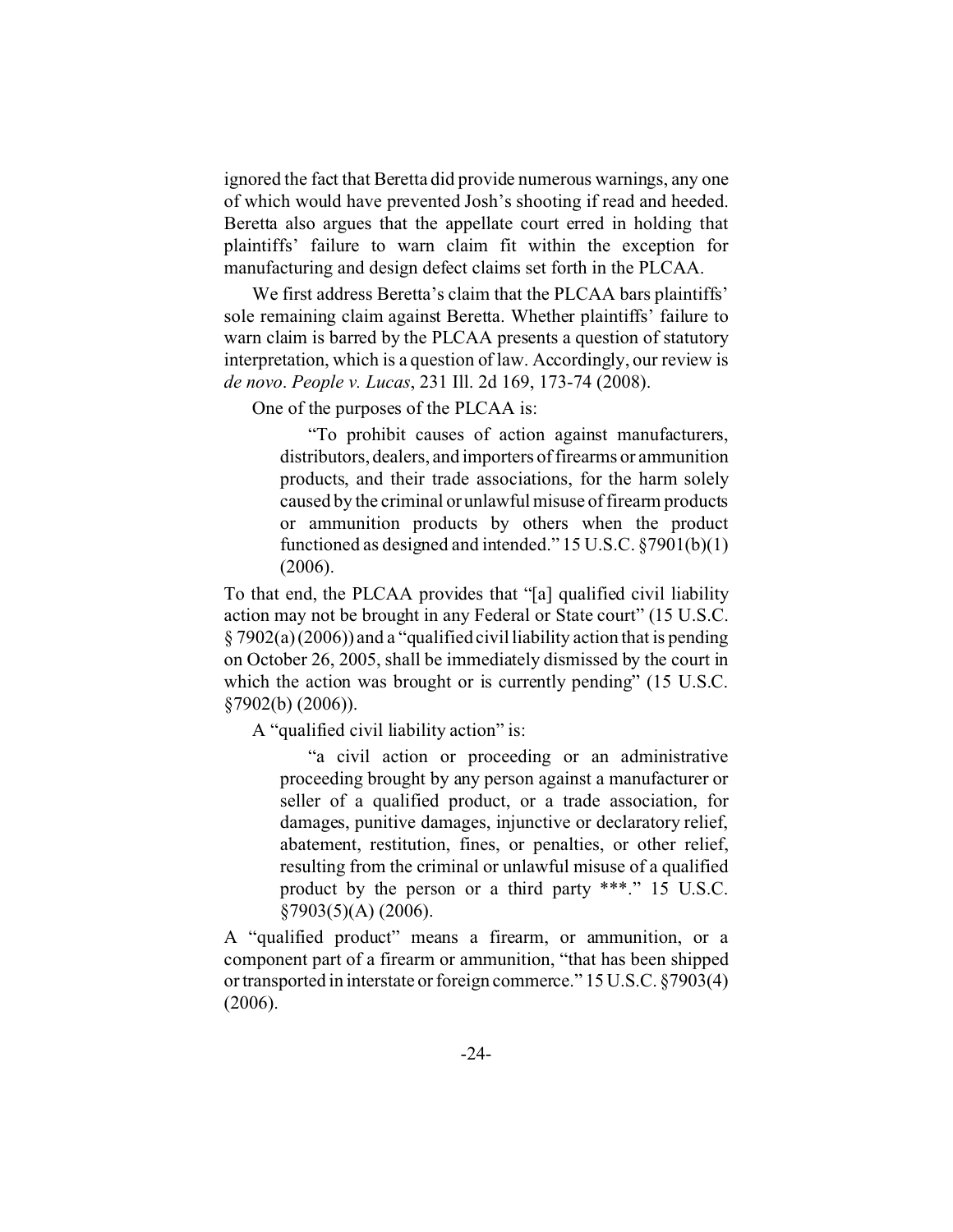The appellate court in this case did not address whether plaintiffs' lawsuit was a qualified civil liability action. Rather, the appellate court concluded, without analysis, that the PLCAA applied to plaintiffs' cause of action, so that plaintiffs were required to show that they fell within the exceptions to the Act in order to avoid the provisions of the Act. 378 Ill. App. 3d at 533.

In this court, plaintiffs deny that their lawsuit is a qualified civil liability action. Plaintiffs do not dispute that their lawsuit is a civil action or proceeding against a manufacturer of a qualified product and that the Beretta is a qualified product. However, plaintiffs deny that their civil action results from the criminal or unlawful misuse of a qualified product.

The PLCAA defines unlawful misuse as "conduct that violates a statute, ordinance, or regulation as it relates to the use of a qualified product." 15 U.S.C. §7903(9) (2006). The PLCAA does not define "criminal" misuse. As Beretta notes, however, the word "criminal" in this portion of the statute is used as an adjective to modify the term "misuse." Black's Law Dictionary defines "criminal" in its adjective form as, "1. Having the character of a crime; in the nature of a crime <criminal mischief>. 2. Connected with the administration of penal justice <the criminal courts>." Black's Law Dictionary 402 (8th ed. 2004).

In this case, Billy was adjudicated delinquent based upon the finding of the court in the juvenile proceeding that Billy committed involuntary manslaughter and reckless discharge of a firearm when he shot Josh with his father's Beretta. This finding was affirmed on appeal. *In re W.S.*, No. 1–02–1170 (2003) (unpublished order under Supreme Court Rule 23). Billy's use of the Beretta, therefore, certainly violated the Criminal Code, a statute, when he was adjudicated delinquent for involuntary manslaughter and reckless discharge of a firearm, satisfying the definition of "unlawful misuse."

In addition, involuntary manslaughter (720 ILCS 5/9–3(a) (West 2000)) and reckless discharge of a firearm (720 ILCS 5/24–1.5(a) (West 2000)) are criminal offenses. It follows, then, that Billy's misuse of the Beretta in this case also had the character of a crime and was in the nature of a crime" and, therefore, was a criminal misuse.

Plaintiffs, however, argue that this court may not look to Billy's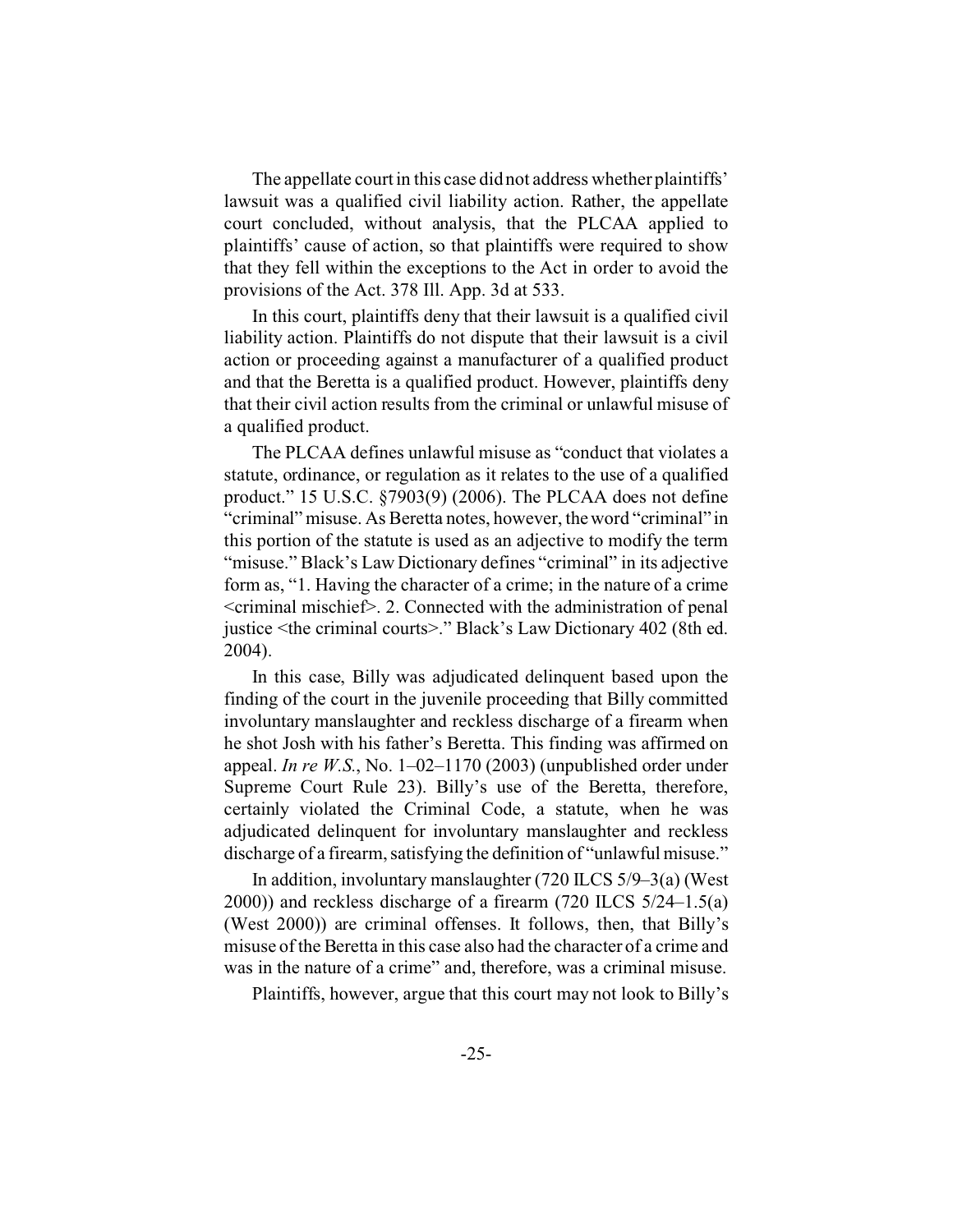juvenile adjudication in determining whether there was a criminal or unlawful misuse because that adjudication was described in an unpublished order pursuant to Illinois Supreme Court Rule 23 (210 Ill. 2d R. 23). Plaintiffs also argue that Billy's conduct could not be criminal or unlawful because Billy was adjudicated delinquent, and thus was not "convicted" of anything. Moreover, Billy had no criminal intent, so that his conduct could not be criminal. Finally, plaintiffs contend that Billy was not "using" the handgun, so there could be no unlawful "misuse" of the handgun, as required under the statute.

There is no merit to plaintiffs' claim that this court cannot look to Billy's juvenile adjudication as set forth in the appellate court's Rule 23 order. As Beretta notes, Illinois Supreme Court Rule 23 provides that unpublished orders of the appellate court may not be cited by any party for precedential value. 166 Ill. 2d R. 23(e). However, this court may take judicial notice of the Rule 23 order addressing Billy's appeal of his juvenile adjudication. See *In re Donald A.G.*, 221 Ill. 2d 234, 242 (2006) (this court took judicial notice of Rule 23 order in underlying criminal case);*People v. Ortiz*, 196 Ill. 2d 236, 265 (2001) (this court took judicial notice of Rule 23 order in codefendant's case).

Moreover, the definition of qualified civil liability action also does not contain a requirement that there be criminal intent or a criminal conviction. The statute only requires "the criminal or unlawful misuse of a qualified product by the person or a third party." 15 U.S.C. §7903(5)(A) (2006). With regard to intent, the PLCAA does not limit criminal misuse to specific intent crimes.

Likewise, the PLCAA does not require a criminal conviction. As Beretta observes, Congress did require a conviction in order for another exception to the PLCAA to apply. See 15 U.S.C. §7903(5)(A)(i) (2006) ("an action brought against a transferor *convicted* under section 924(h) of Title 18, or a comparable or identical State felony law, by a party directly harmed by the conduct of which the transferee is so *convicted*" (emphases added)). When Congress includes particular language in one section of a statute but omits it in another section of the same act, courts presume that Congress has acted intentionally and purposely in the inclusion or exclusion. *Clay v. United States*, 537 U.S. 522, 528, 155 L. Ed. 2d 88,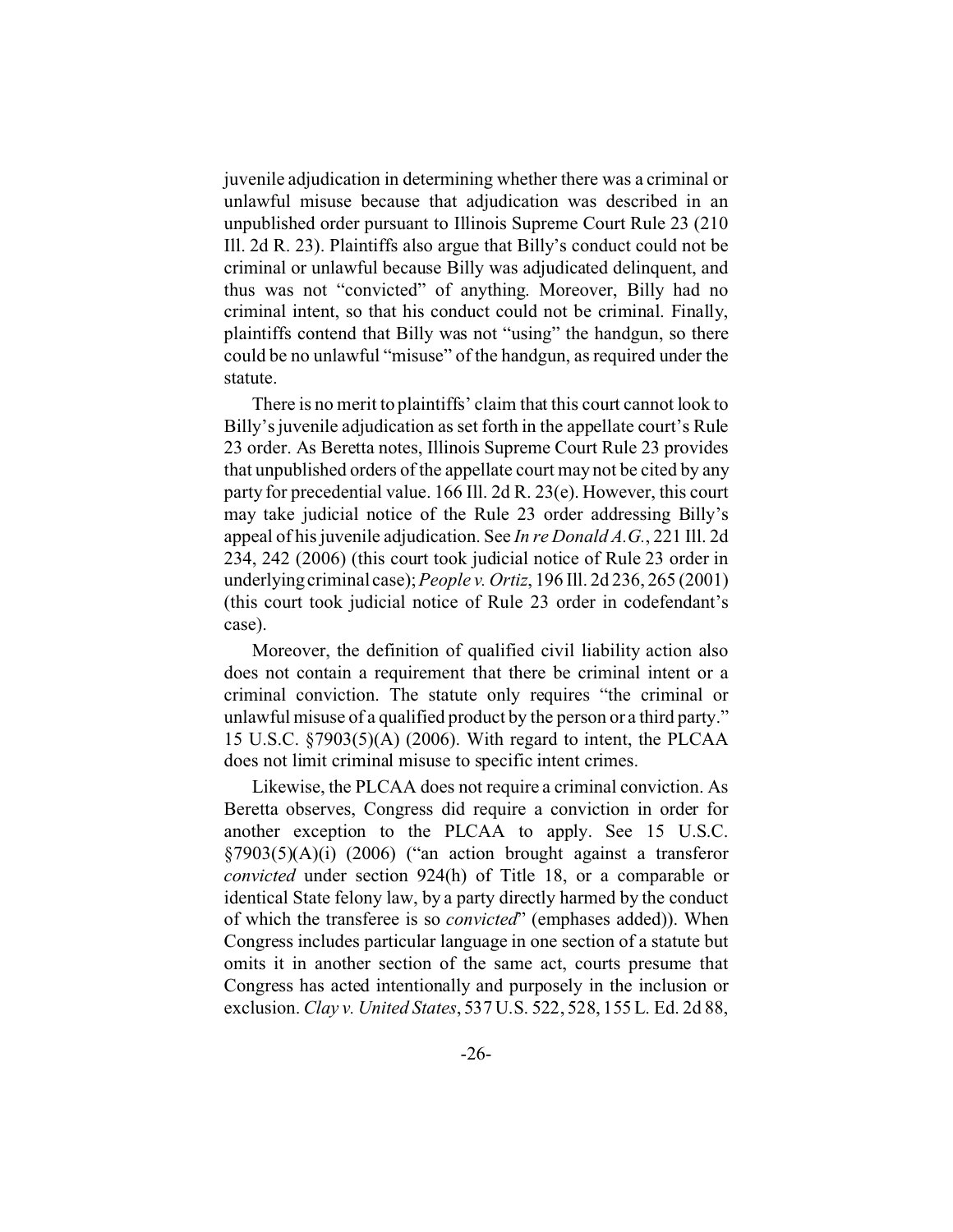95, 123 S. Ct. 1072, 1077 (2003). Therefore, because Congress specifically included language requiring a conviction in section 7903(5)(A)(i), but did not include such language in section 7903(5)(A), we presume that Congress did not intend criminal misuse to require proof of a criminal conviction.

Finally, there is no merit to plaintiffs' claim that Billy was not "using" the Beretta, so he could not have "misused" the weapon as set forth in the definition of a qualified civil liability action. Plaintiffs assert that the PLCAA implies the weapon is being used proactively for the purpose of firing or threatening to fire a projectile, and was not designed to apply, for example, where someone "using" a weapon by holding it drops the weapon, causing it to discharge. Plaintiffs claim that Billy was not using the Beretta as a weapon because he did not intend to fire it, so that Billy was not using the firearm as that word is used in the PLCAA.

We again note that the definition of a qualified civil liability action contains no intent requirement, so it does not matter whether Billy intended to fire the Beretta. The relevant inquiry is whether the misuse of the Beretta was criminal or unlawful. Moreover, this is not a case where Billy dropped the Beretta, causing it to accidentally discharge. Rather, Billy took his father's Beretta from his parents' bedroom closet, pointed the Beretta at Josh, and pulled the trigger. Billy therefore "used" the Beretta, and that "use" constituted a criminal or unlawful misuse of the Beretta for purposes of the PLCAA. Accordingly, we find that plaintiffs' lawsuit is a qualified civil liability action as defined in the PLCAA.

Because we find that plaintiffs' lawsuit was a qualified civil liability action, we next address whether the exceptions to the PLCAA apply in this case. The appellate court held that the only exception that applied in this case was the exception set forth in section  $7903(5)(A)(v)$ . 378 Ill. App. 3d at 533-34. Plaintiffs have not challenged this finding. We therefore limit our discussion to section  $7903(5)(A)(v)$ . Section  $7903(5)(A)(v)$  provides that a qualified civil liability action shall not include:

> "an action for death, physical injuries or property damage resulting directly from a defect in design or manufacture of the product, when used as intended or in a reasonably foreseeable manner, except that where the discharge of the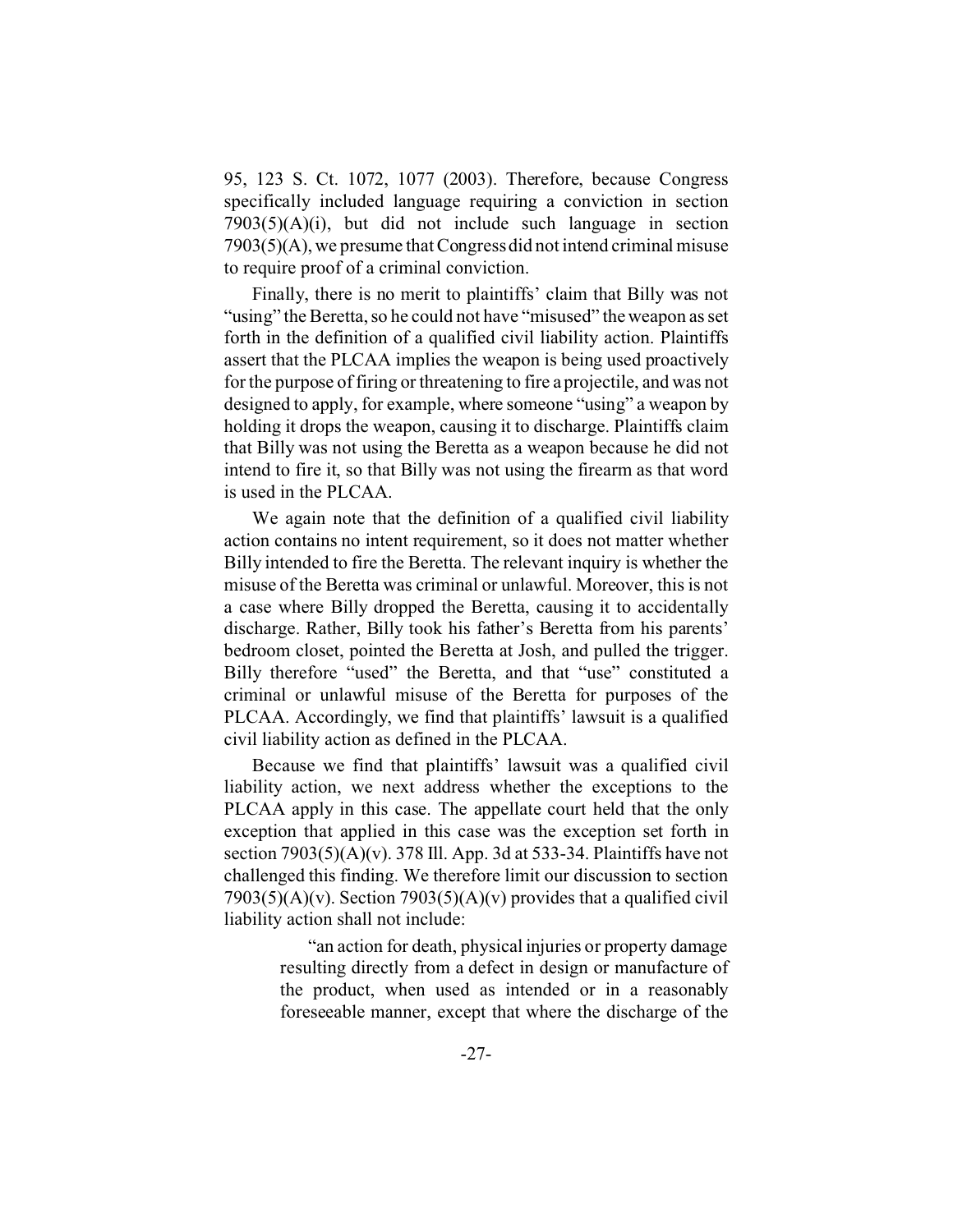product was caused by a volitional act that constituted a criminal offense, then such act shall be considered the sole proximate cause of any resulting death, personal injuries or property damage." 15 U.S.C. §7903(5)(A)(v) (2006).

With regard to this exception, the appellate court held that there was an issue of fact concerning whether Billy's act was volitional and whether Billy's actions were criminal or unlawful, so that it was for the trier of fact to determine whether the exception applied in this case. 378 Ill. App. 3d at 534. The appellate court explained that if Billy's actions were criminal, the PLCAA would foreclose plaintiffs' claims against Beretta. 378 Ill. App. 3d at 534. However, if Billy's actions were purely accidental and not unlawful or criminal, the exception under section  $7903(5)(A)(v)$  would apply and plaintiffs' failure to warn claim against Beretta would not be precluded. 378 Ill. App. 3d at 534.

In questioning whether Billy's act was criminal or unlawful, the appellate court relied on the fact that Billy was adjudicated delinquent. The appellate court, citing this court's decision in *People v. Taylor*, 221 Ill. 2d 157 (2006), noted that a juvenile adjudication is not tantamount to a criminal conviction. In addition, Billy did not intend to shoot Josh. Accordingly, the appellate court concluded that there was a question of fact concerning whether Billy's act was volitional or criminal under the PCLAA.

We initially note that, like the definition of qualified civil liability action in section 7903(5)(A), the exception in section 7903(5)(A)(v) does not require a criminal conviction. The statute requires only that the volitional act constitute a criminal offense. As discussed, *supra*, Billy's act of shooting Josh constituted a criminal offense.

In any event, the appellate court has read our decision in *Taylor* too narrowly. Although this court in *Taylor* held that a juvenile adjudication was not tantamount to a criminal conviction, we also noted that the Juvenile Court Act was radically altered in 1999 "to provide more accountability for the *criminal acts* of juveniles." (Emphasis added.) *Taylor*, 221 Ill. 2d at 165. Moreover, the purpose and policy section of article V of the Juvenile Court Act declares that it is the intent of the General Assembly "to promote a juvenile justice system capable of dealing with the problem of juvenile delinquency" and, to effectuate that intent, declares among the important purposes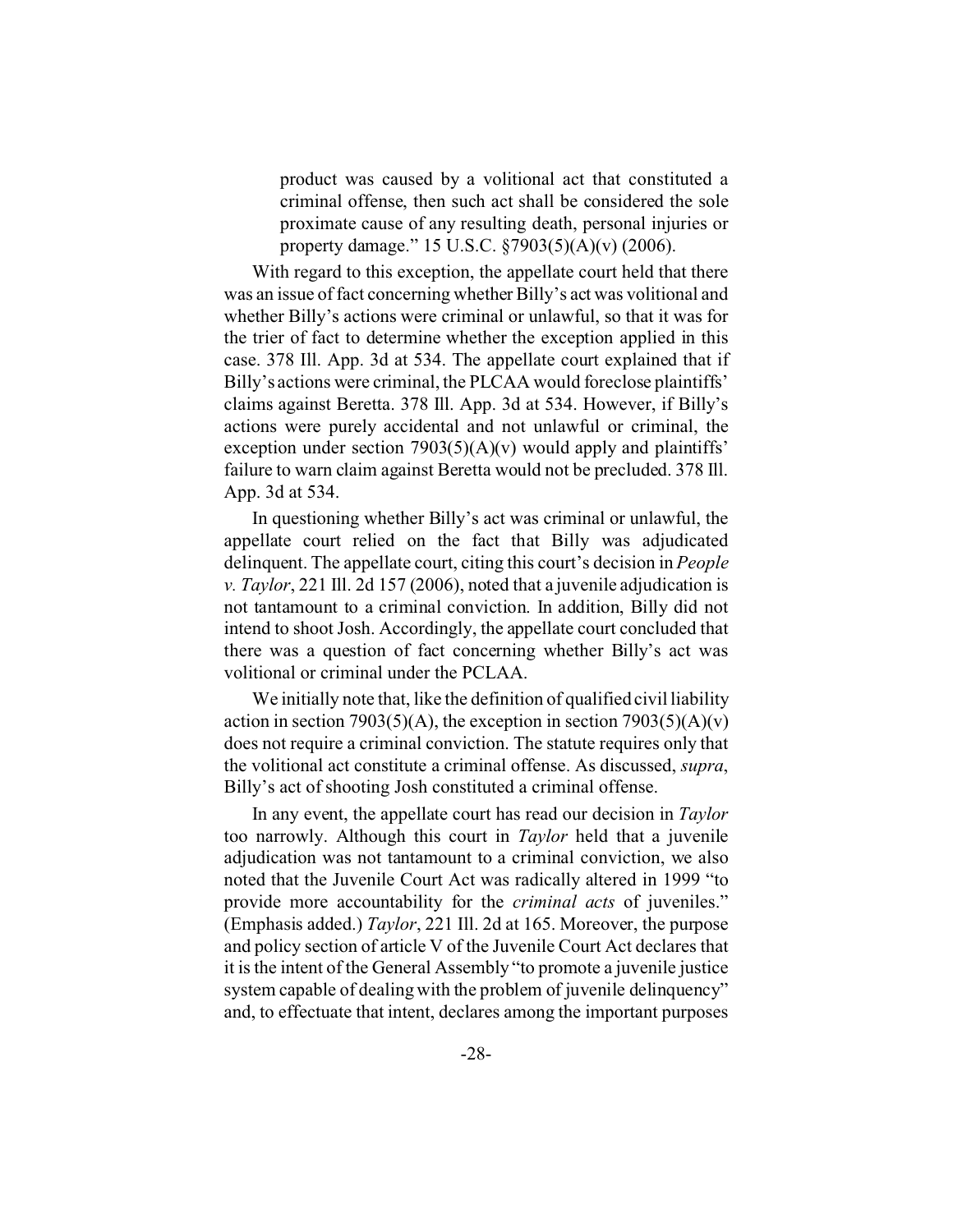of the Act "[t]o protect citizens from *juvenile crime*." (Emphasis added.) 705 ILCS 405/5–101(1)(a) (West 2000). Consequently, the fact that Billy was adjudicated delinquent does not mean that his actions were not criminal for purposes of section  $7903(5)(A)(v)$ .

We also find that Billy's act was a volitional act. Black's Law Dictionary defines volition as: "1. The ability to make a choice or determine something. 2. The act of making a choice or determining something. 3. The choice or determination that someone makes." Black's Law Dictionary 1605 (8th ed. 2004).

Likewise, Webster's defines volition as: "the act of willing or choosing : the act of deciding (as on a course of action or an end to be striven for) : the exercise of the will." Webster's Third New International Dictionary 2562 (1993). Webster's defines volitional as "of, relating to, or of the nature of volition: possessing or exercising volition." Webster's Third New International Dictionary 2562 (1993).

Plaintiffs and the appellate court read volitional to require a finding that Billy intended to shoot Josh or understood the ramifications of his conduct. We disagree. As Beretta argues, even if Billy did not intend to shoot Josh, Billy did choose and determine to point the Beretta at Josh and did choose and determine to pull the trigger. Although Billy did not intend the consequences of his act, his act nonetheless was a volitional act. Accordingly, pursuant to the PLCAA, the discharge of the Beretta in this case was caused by a volitional act that constituted a criminal offense, which the PLCAA provides "shall be considered the sole proximate cause of any resulting death, personal injuries or property damage." 15 U.S.C.  $\S7903(5)(A)(v)$  (2006). The exception for qualified civil liability actions set forth in section  $7903(5)(A)(v)$ , therefore, does not apply, and plaintiffs' failure to warn claims are barred by the PLCAA.

Plaintiffs also argue that section  $7903(5)(A)(v)$  does not apply because Billy's act was not the sole cause of Josh's injury. Plaintiffs, however, have misread the PLCAA. The PLCAA does not require a finding that the volitional act that constituted a criminal offense be the sole proximate cause of any resulting death. Rather, the PLCAA provides that "where the discharge of the product was caused by a volitional act that constituted a criminal offense, *then such act shall be considered the sole proximate cause of any resulting death* \*\*\*." (Emphasis added.) 15 U.S.C. §7903(5)(A)(v) (2006).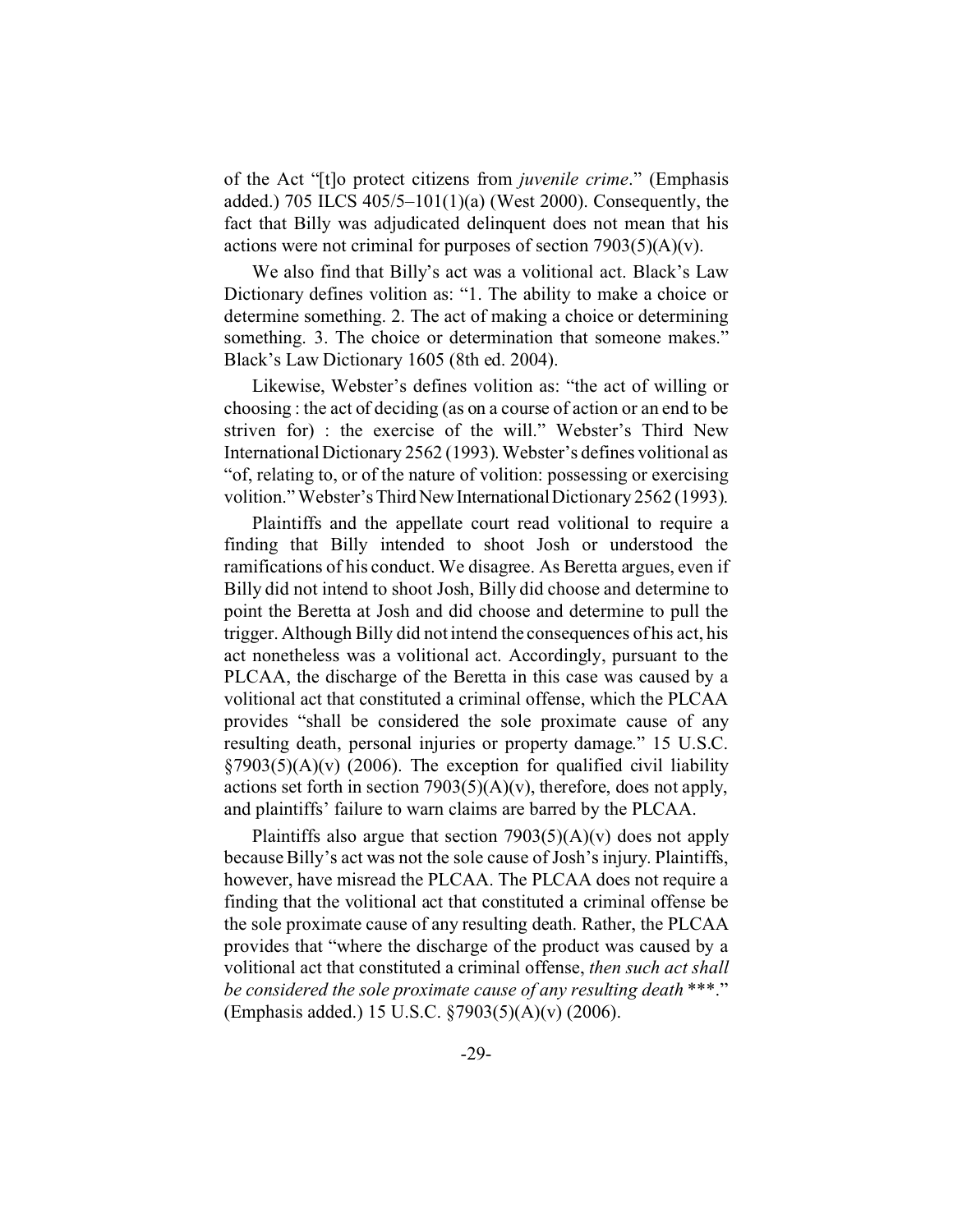Plaintiffs, however, argue that the PLCAA is unconstitutional because it violates the tenth amendment to the United States Constitution. The tenth amendment states:

> "The powers not delegated to the United States by the Constitution, nor prohibited by it to the States, are reserved to the States respectively, or to the people." U.S. Const., amend. X.

Plaintiffs claim that although Congress may generally enact laws requiring or prohibiting certain acts, it may not direct the action of state governments or state officials. Plaintiffs contend that by commanding state courts to immediately dismiss pending cases, the PLCAA leaves state courts with the function of simply confirming a judicial decision that Congress has already impermissibly made. Further, the PLCAA improperly infringes on state sovereignty by dictating to states how they must conduct their lawmaking function with respect to gun liability.

The appellate court in this case rejected plaintiffs' claim that the PLCAA violates the tenth amendment. The appellate court held that "plaintiffs have confused Congress's direct regulation and preemption of state law with commandeering state functions. Congress, Beretta correctly asserts, simply established a new federal standard that governs claims against the gun industry, preempting conflicting state tort law, a common action." 378 Ill. App. 3d at 533. The appellate court noted that the United States District Courts for the Eastern District of New York and the Central District of California have found that the PLCAA is constitutional. The appellate court followed those decisions on the constitutional issues. 378 Ill. App. 3d at 533 (citing *City of New York v. Beretta U.S.A. Corp.* 401 F. Supp. 2d 244 (E.D.N.Y. 2005), and *Ileto v. Glock, Inc.*, 421 F. Supp. 2d 1274 (C.D. Cal. 2006)).

Although the district court in *Ileto* was not presented with a tenth amendment challenge to the PLCAA, the district court in*City of New York v. Beretta* did consider and reject such a challenge. The United States Court of Appeals for the Second District affirmed that decision. *City of New York v. Beretta U.S.A. Corp.*, 524 F.3d 384 (2d Cir. 2008). The Court of Appeals noted that "the critical inquiry with respect to the Tenth Amendment is whether the PLCAA commandeers the states." *City of New York*, 524 F.3d at 396. This is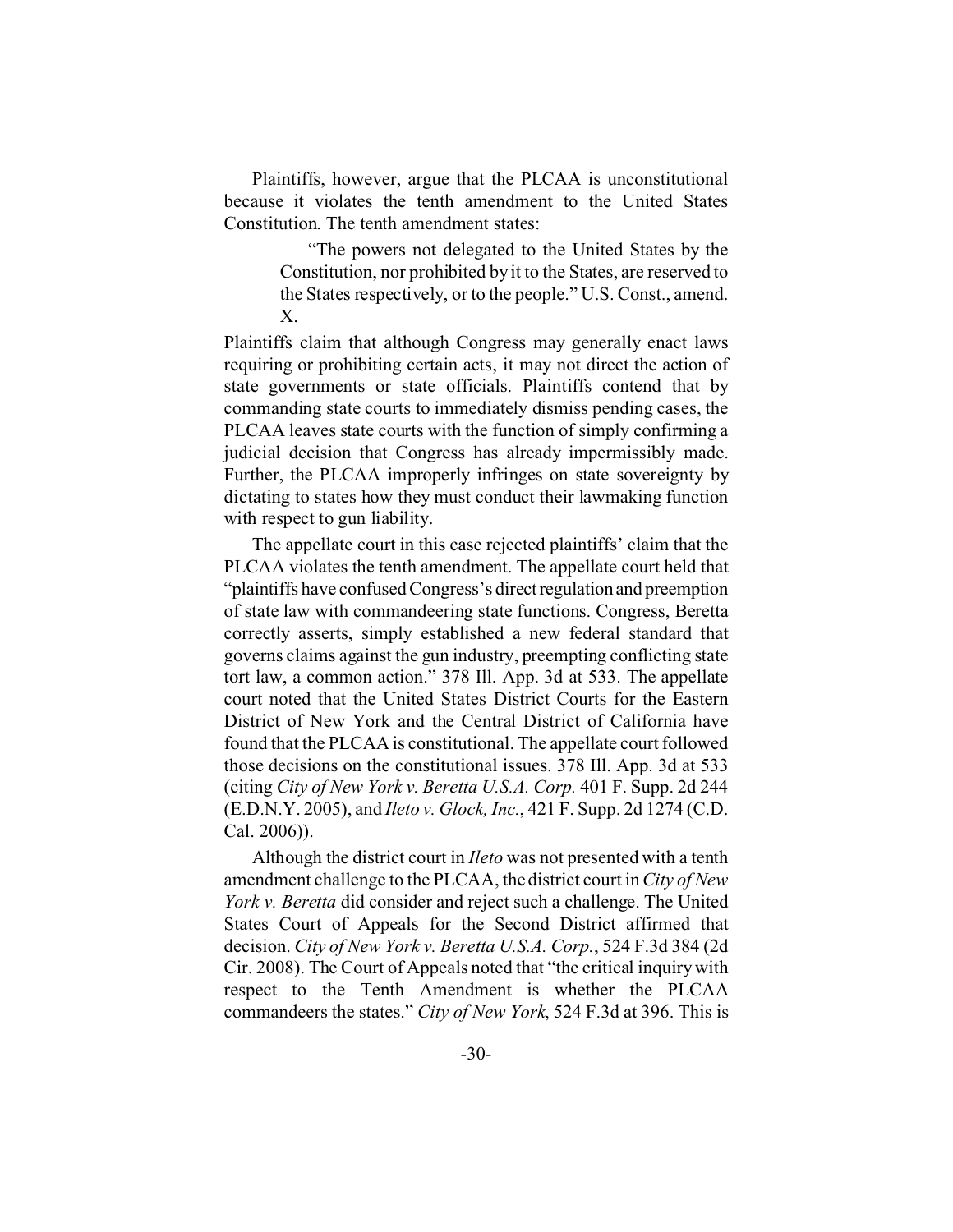because federal statutes enacted under one of Congress' enumerated powers, such as the commerce clause, cannot violate the tenth amendment unless the statutes commandeer the states' executive officials or legislative processes. *City of New York*, 524 F.3d at 396. The Court of Appeals held that Congress validly enacted the PLCAA under the commerce clause. *City of New York*, 524 F.3d at 394-95. The Court of Appeals further held that the PLCAA does not commandeer any branch of state government because the PLCAA imposes no affirmative duty of any kind on any branch of state government. *City of New York*, 524 F.3d at 397. The PLCAA, therefore, does not violate the tenth amendment. *City of New York*, 524 F.3d at 397.

We agree with the decision of the Court of Appeals in *City of New York v. Beretta*. Accordingly, as Beretta argues, because the PLCAA is a valid exercise of the federal power to regulate interstate commerce, Congress has not intruded upon an area of authority traditionally reserved to the states and does not impermissibly commandeer the states or their officials in violation of the tenth amendment. We therefore reject plaintiffs' constitutional challenge to the PLCAA and find that the PLCAA does not violate the tenth amendment.

As stated, we find that the PLCAA requires dismissal of plaintiffs' failure to warn claim against Beretta. We therefore reverse the appellate court's finding that there was an issue of fact concerning whether the PLCAA barred plaintiffs' failure to warn claim.

## Plaintiffs' Cross-Appeal

Finally, we note that plaintiffs have filed a cross-appeal challenging the appellate court's finding that the trial court properly dismissed plaintiffs' design defect claims because the Beretta was not unreasonably dangerous as a matter of law. Plaintiffs claim that the Beretta is unreasonably dangerous under both the consumer expectation test and the risk-utility test.

Upon review, we find that we need not consider whether the appellate court erred in finding that the Beretta was not unreasonably dangerous under the consumer expectation test and the risk-utility test. This court may affirm the appellate court on any basis in the